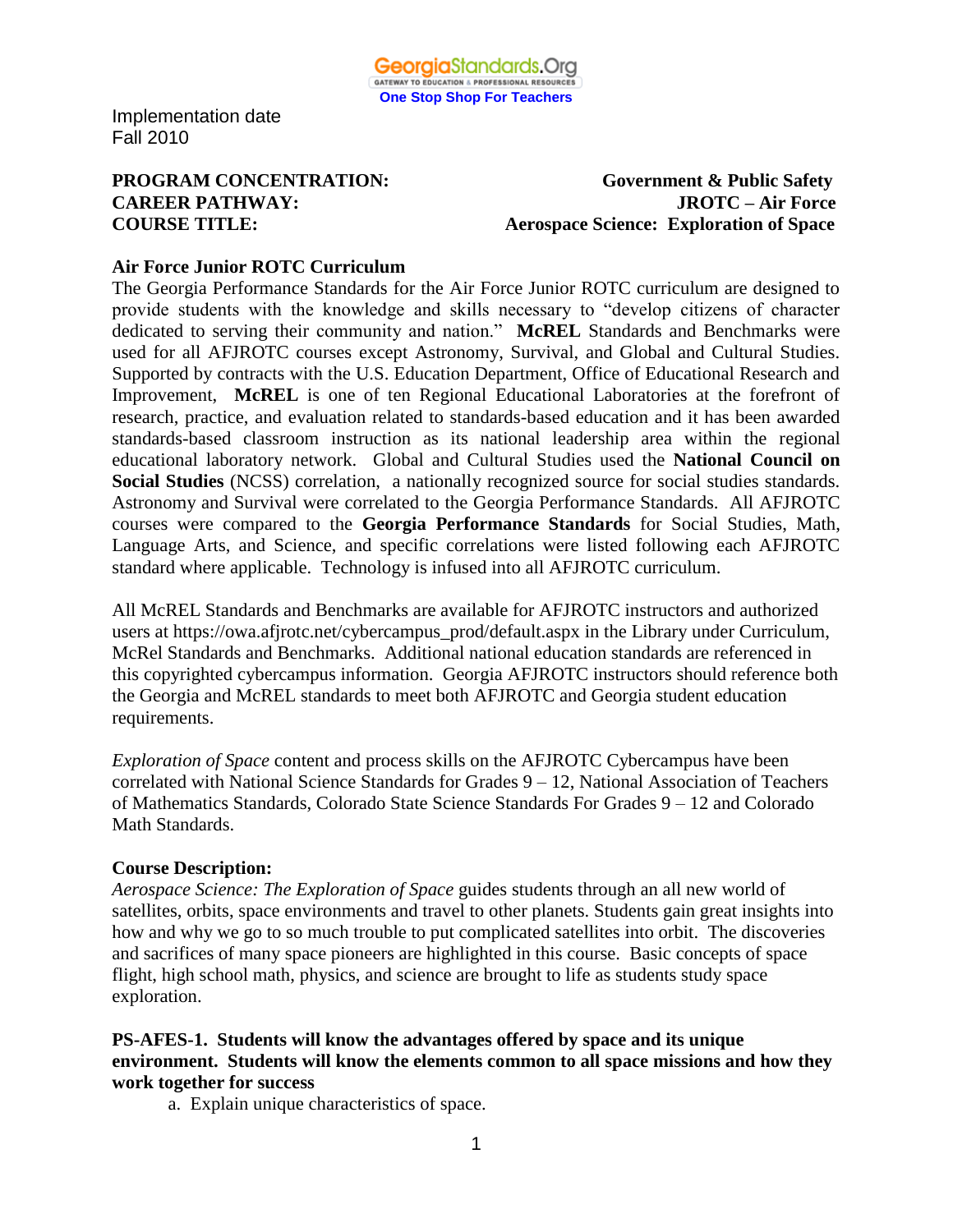GeorgiaStandards.Org GATEWAY TO EDUCATION & PROFESSIONAL RESOURCE **One Stop Shop For Teachers**

Implementation date Fall 2010

- b. Describe current missions.
- c. Identify the elements that make up a space mission.
- d. Illustrate how various mission elements work together.

#### *Academic Standard(s):*

*SP6. The student will describe the corrections to Newtonian physics given by quantum mechanics and relativity when matter is very small, moving fast compared to the speed of light, or very large.*

*NSS E.2. All students should develop understandings about science and technology.*

*NSS F.6. All students should develop an understanding of science and technology in local, national, and global challenges*

- *NSS G.1. All students should develop an understanding of science as a human endeavor.*
- **PS-AFES-2. Students will know the rapid changes in space exploration in the 20th century from the first crude rockets to space shuttles. They will know scientific and commercial space achievements and key events in the creation of Air Force Space Command.**
	- a. Identify major events that have led to our ability to explore space.
	- b. Describe current trends in the exploration of space.
	- c. Identify recent scientific and commercial achievements in space explorations.
	- d. Diagram key events in the creation of Air Force Space Command.

#### *Academic Standard(s):*

*SP6 The student will describe the connections to Newtonian physics given by quantum mechanics and relativity when matter is very small, moving fast compared to the speed of light, or very large.*

*NSS D.1. Students should develop an understanding of the origin and evolution of the universe.*

*NSS E.2. Students should develop understandings about science and technology.*

*NSS 6.C. Students should develop an understanding of science and technology in local, national, and global challenges.*

*NSS G.1. Students should develop an understanding of science as a human endeavor.*

*NSS G.2.**Students should develop an understanding of the nature of scientific knowledge.*

*NSS G.3. Students should develop an understanding of historical perspectives.*

**PS-AFES-3. Students will know where space is and Earth's place in the universe. Students will know the major hazards of the space environment and their effect on spacecraft and**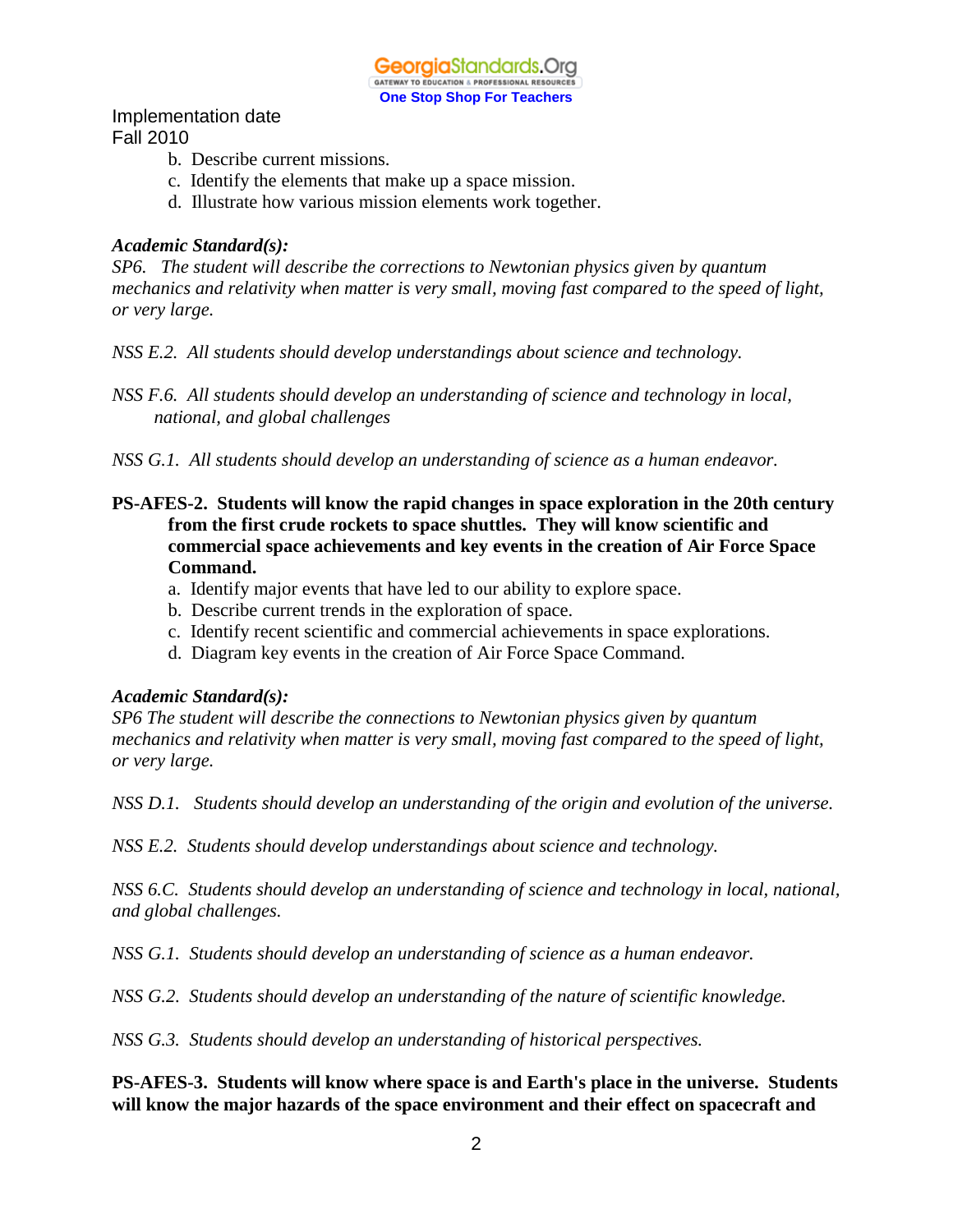#### Implementation date Fall 2010 **mankind**

- a. Explain where space begins and how it's defined based on its beginning.
- b. Diagram Earth's place in the universe in relationship with major celestial objects.
- c. Describe major hazards of the space environment including their effect on spacecraft.
- d. Compare and contrast the three effects free-fall environments have on the human body.
- e. Describe the major hazards of the space environment that pose a problem for humans living and working in space.

#### *Academic Standard(s):*

*SPS3. Students will distinguish the characteristics and components of radioactivity.*

*S7. Students will relate transformations and flow of energy within a system.*

*NATM. Understand numbers, ways of representing numbers, relationships among numbers, and number systems.*

*NATM. Understand measurable attributes of objects and the units, systems, and processes of measurements.*

*NATM. Recognize and apply mathematics outside of mathematics.*

*NSS E.2. Students should develop understandings about science and technology.*

*NSS 6.C. Students should develop an understanding of science and technology in local, national, and global challenges.*

**PS-AFES-4. Students will know the definition of an orbit and how an object is put into orbit. Students will know the steps in the motion analysis process. Students will comprehend the concepts of weight, mass and inertia. Students will know and apply Newton's Laws of Motion.**

- a. Diagram and define an orbit.
- b. Explain how an object is put into orbit from Earth.
- c. Outline the steps in the motion analysis process.
- d. Describe weight, mass and inertia.
- e. Demonstrate Newton's laws of motion.

#### *Academic Standard(s):*

*SP1. Students will analyze the relationships between force, mass, gravity, and the motion of objects.*

*PS5. Students will compare and contrast the phases of matter as they relate to atomic and molecular motion.*

*SPS7. Students will relate transformations and flow of energy within a system.*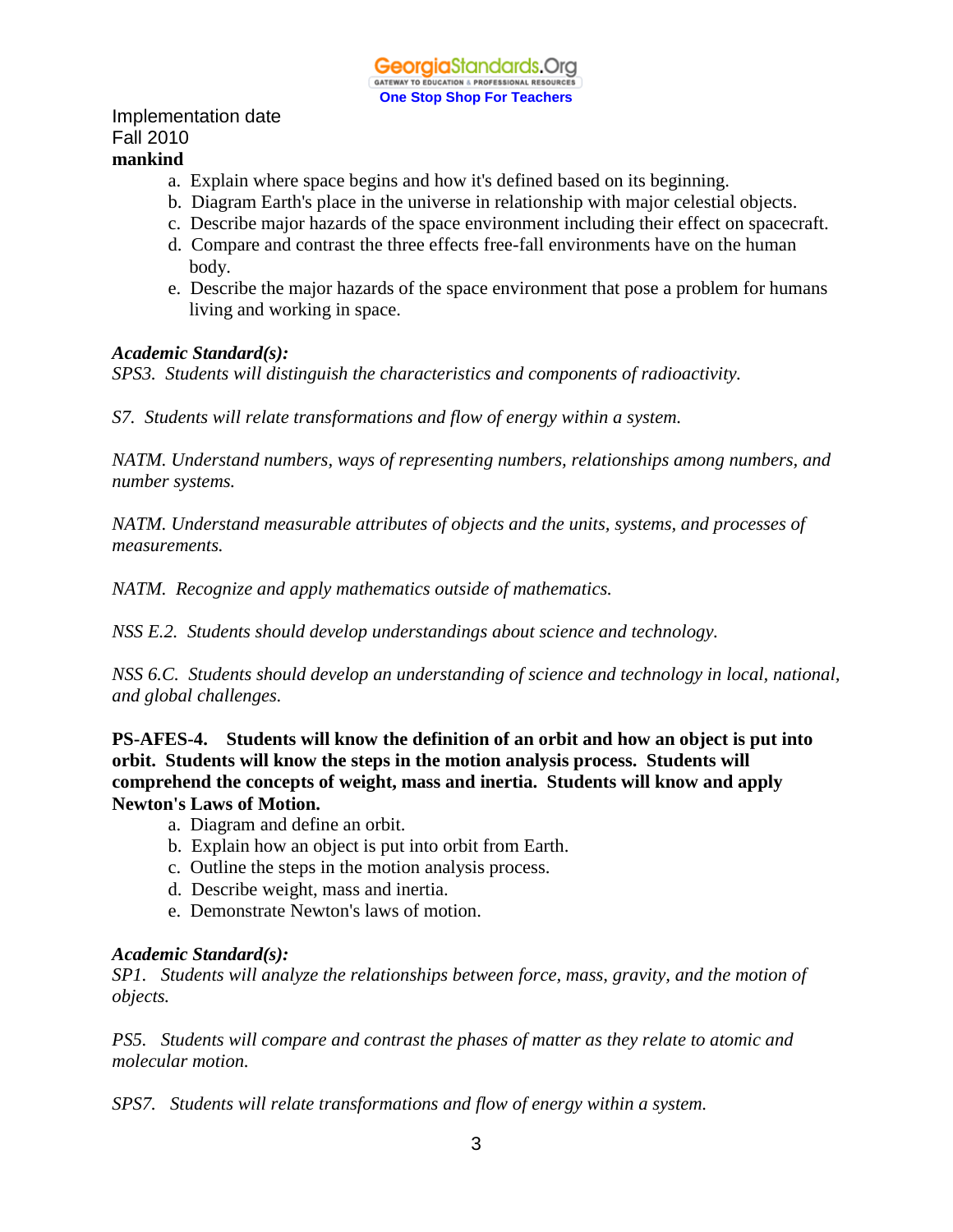*SPS8. Students will determine relationships among force, mass, and motion.*

*SC6. Students will understand the effects motion of atoms and molecules in chemical and physical processes.*

*SCSh5. Students will demonstrate the computation and estimation skills necessary for analyzing data and developing reasonable scientific explanations.*

*SCSh8. Students will understand important features of the process of scientific inquiry.*

*NATM. Understand patterns, relationships, and functions.*

*NATM. Represent and analyze mathematical situations and structures using algebraic symbols.*

*NSS B.4. Students should develop an understanding of motions and forces.*

*NSS B.5. Students should develop an understanding of conservation of energy.*

#### **PS-AFES-5. Students will know why spacecraft ground tracks look the way they do and what is required to move them.**

- a. Explain ground tracks and how spacecraft ground tracks are used.
- b. Diagram and describe why certain types of missions use certain types of orbits.
- c. Illustrate the steps needed to move a satellite from one orbit to another

#### *Academic Standard(s):*

*SP1. Students will analyze the relationships between force, mass, gravity, and the motion of objects.*

*PS5. Students will compare and contrast the phases of matter as they relate to atomic and molecular motion.*

*SPS8. Students will determine relationships among force, mass, and motion.*

*SC6. Students will understand the effects motion of atoms and molecules in chemical and physical processes.*

*SCSh5. Students will demonstrate the computation and estimation skills necessary for analyzing data and developing reasonable scientific explanations.*

*SCSh8. Students will understand important features of the process of scientific inquiry.*

*NATM. Understand numbers, ways of representing numbers, relationships among numbers, and number systems.*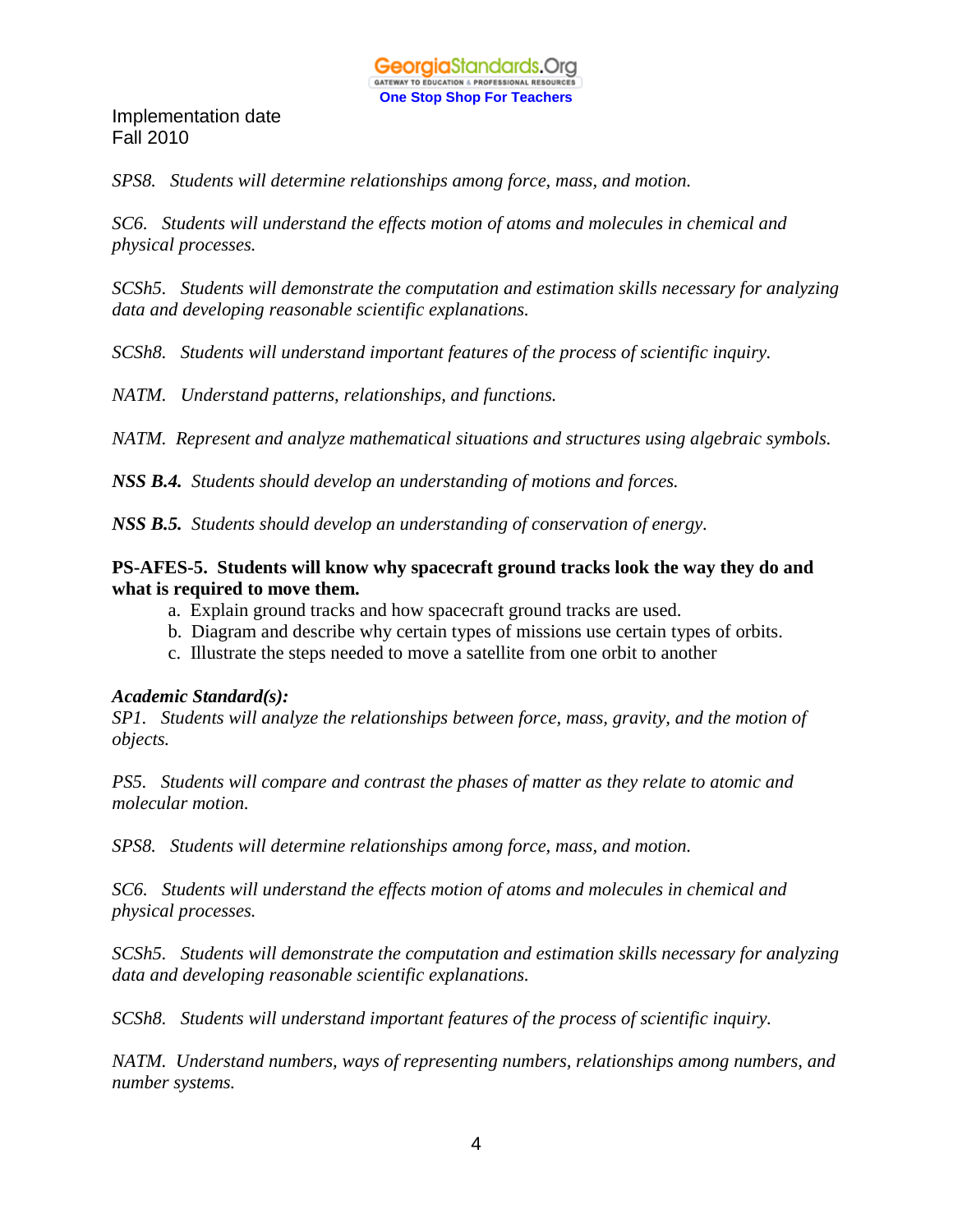Implementation date Fall 2010 *NATM. Recognize and apply mathematics outside of mathematics.*

*NSS B.4. Students should develop an understanding of motions and forces.*

*NSS B.5. Students should develop an understanding of conservation of energy.*

*NSS E.2. Students should develop understandings about science and technology..*

#### **PS-AFES-6. Students will know basic planning for a spacecraft's transfer from one planet to another after they escape Earth's gravitational pull.**

- a. Describe the steps needed for a spacecraft to travel from one planet to another.
- b. Explain gravity-assist trajectories and how they can help spacecraft travel between the planets.

#### *Academic Standard(s):*

*SP1. Students will analyze the relationships between force, mass, gravity, and the motion of objects.*

*SPS8. Students will determine relationships among force, mass, and motion.*

*SC6. Students will understand the effects motion of atoms and molecules in chemical and physical processes.*

*SCSh5. Students will demonstrate the computation and estimation skills necessary for analyzing data and developing reasonable scientific explanations.*

*SCSh8. Students will understand important features of the process of scientific inquiry.*

*NSS B.4. Students should develop an understanding of motions and forces.*

#### **PS-AFES-7. Students will comprehend the history and purpose of ICBM's. Students will comprehend the Anti-Ballistic Missile Treaty. Students will know launch windows and how they constrain when we can launch into a particular orbit.**

- a. Define a ballistic trajectory.
- b. Diagram six initial conditions of a ballistic trajectory.
- c. Explain the purpose of Intercontinental Ballistic Missiles (ICBM's).
- d. Identify key historical points in the development of ICBM's.
- e. Describe the Anti-Ballistic Missile Treaty.
- f. Define a launch window.
- g. Determine time using Earth's rotation.
- h. Compare and contrast sidereal time and solar time.

#### *Academic Standard(s):*

*SSUSH20. The student will analyze the domestic and international impact of the Cold War on the United States.*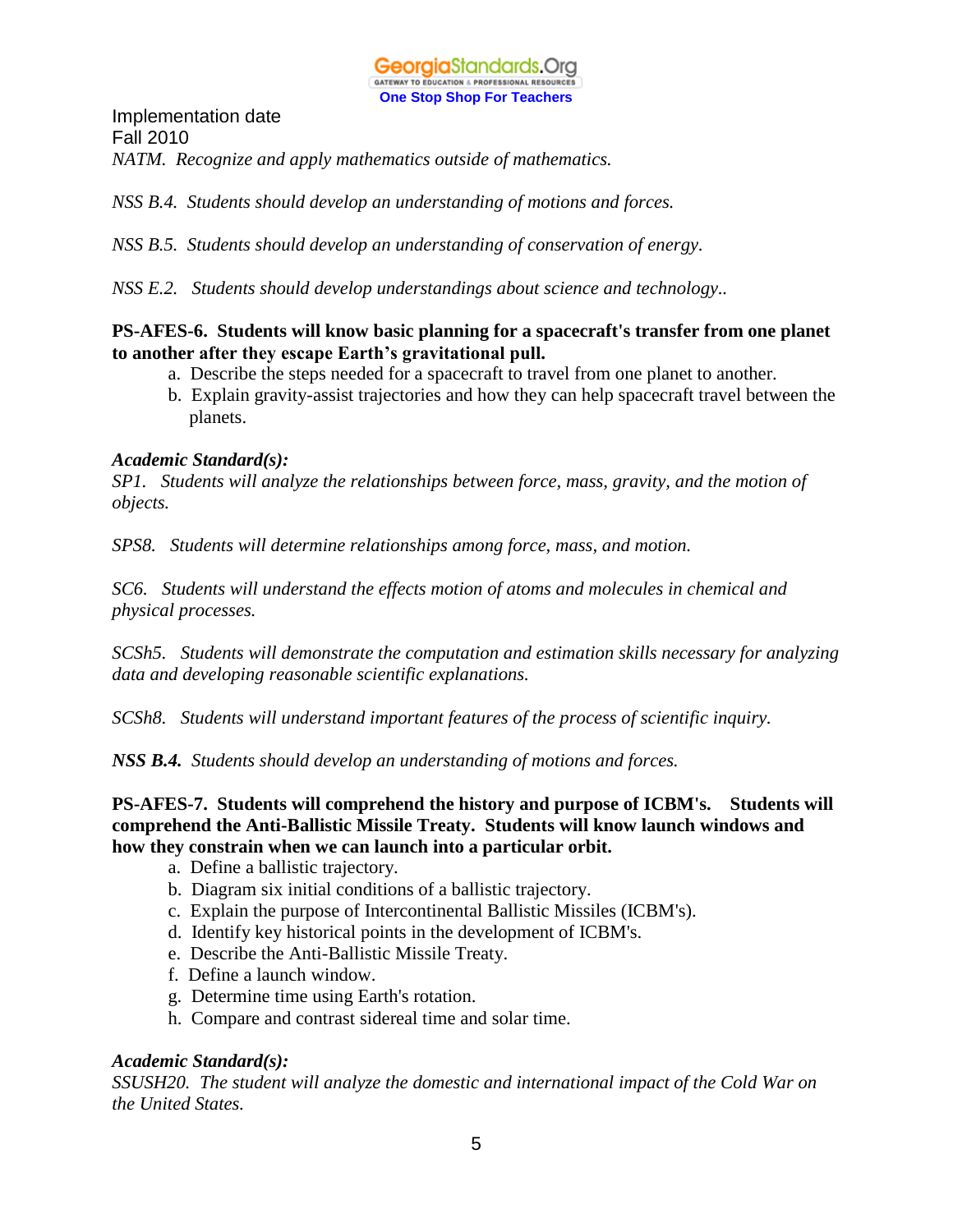*SP1. Students will analyze the relationships between force, mass, gravity, and the motion of objects.*

*SCSh7. Students will analyze how scientific knowledge is developed.*

*SP6. The student will describe the corrections to Newtonian physics given by quantum mechanics and relativity when matter is very small, moving fast compared to the speed of light, or very large.*

*SES1. Students will investigate the composition and formation of Earth systems, including the Earth's relationship to the solar system.*

*MA2G4. Students will recognize, analyze, and graph the equations of the conic sections (parabolas, circles, ellipses, and hyperbolas).*

*MM3G2. Students will recognize, analyze, and graph the equations of the conic sections (parabolas, circles, ellipses, and hyperbolas).*

*NATM. Represent and analyze mathematical situations and structures using algebraic symbols.*

*NATM. Recognize and apply mathematics outside of mathematics.*

*NSS A.2. All students should develop understandings about scientific inquiry.*

*NSS B.4. Students should develop an understanding of motions and forces.*

- *NSS E.2. Students should develop understandings about science and technology..*
- *NSS F.6. All students should develop an understanding of science and technology in local, national, and global challenges.*
- *NSS G.3. All students should develop an understanding of historical perspectives.*

**PS-AFES-8. Students will know the competing requirement of re-entry design. Students will know a re-entry corridor and its importance. Students will apply the motion analysis process (MAP) checklist to re-entry motion and discuss the results.**

- a. Identify the factors to consider in planning for spacecraft to re-enter Earth's atmosphere.
- b. Define a re-entry corridor.
- c. Explain how to apply the motion analysis process (MAP) checklist to re-entry motion.

#### *Academic Standard(s):*

*SES1. Students will investigate the composition and formation of Earth systems, including the*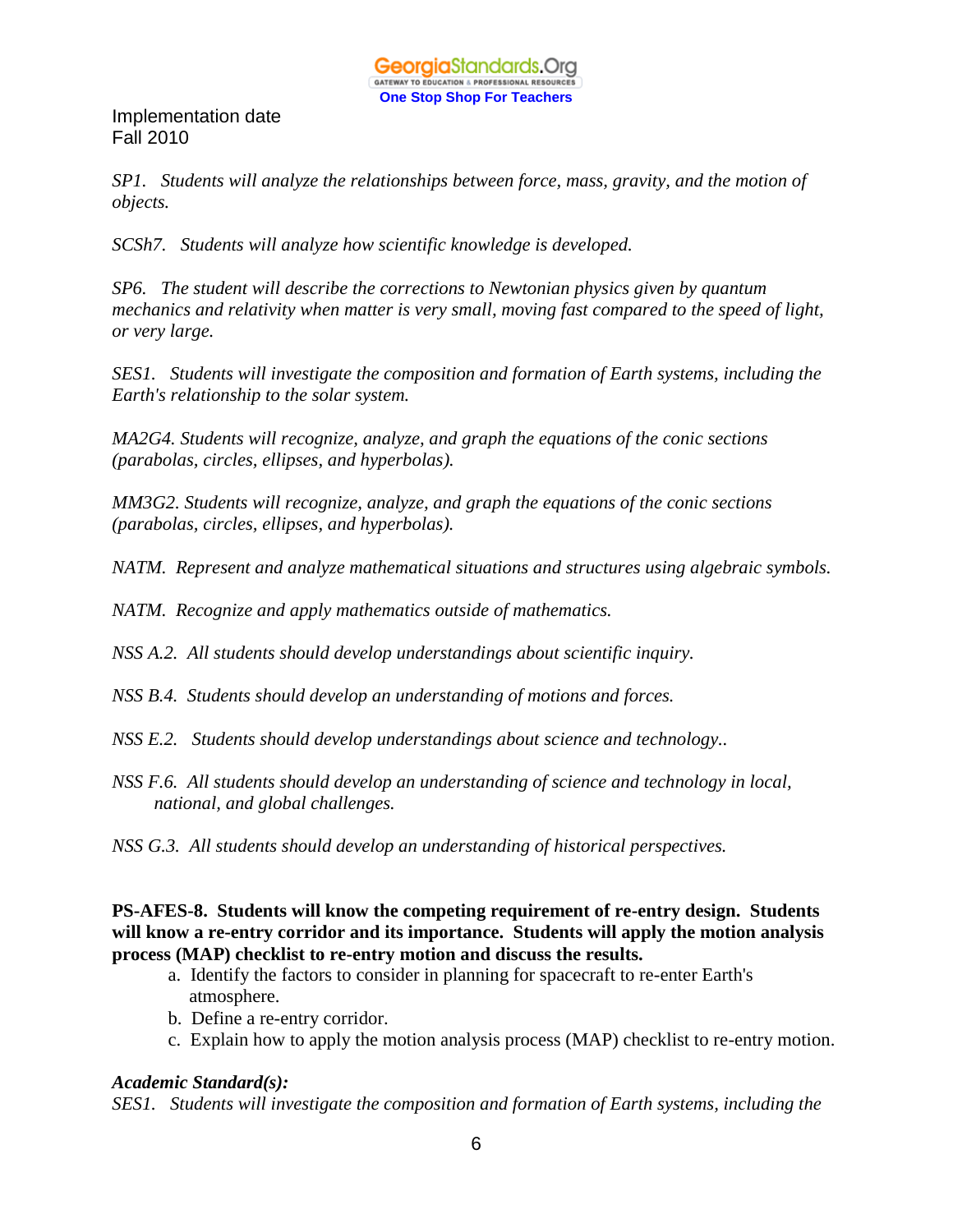Implementation date Fall 2010 *Earth's relationship to the solar system.*

*SES6. Students will explain how life on Earth responds to and shapes Earth systems.*

*SP6. The student will describe the corrections to Newtonian physics given by quantum mechanics and relativity when matter is very small, moving fast compared to the speed of light, or very large.*

*MA2G5. Students will investigate planes and spheres*.

*NATM. Understand patterns, relationships and functions.* 

*NATM. Recognize and apply mathematics outside of mathematics.*

*NSS A.2. All students should develop understandings about scientific inquiry.*

*NSS. B.5. All students should develop an understanding of conservation of energy and increase in disorder.*

#### **PS-ASES-9. Students will know the systems-engineering process and how it is applied to designing space missions, spacecraft, and a spacecraft's major subsystems.**

- a. Describe the systems engineering process and how it is used in designing space missions.
- b. Define payload and explain how payload requirements affect spacecraft design.
- c. Diagram the major spacecraft subsystems.
- d. Label and explain the elements of a remote-sensing system.

#### *Academic Standard(s):*

*MA1G5. . Students will find and compare the measures of spheres.*

*MM1A2. Students will simplify and operate with radical expressions, polynomials, and rational expressions.*

*NSS. B.4. All students should develop an understanding of motion and forces.*

*NSS. E.1. All students should develop abilities of technological design.*

*NSS. E.2. All students should develop understandings about science and technology.*

#### **PS-AFES-10. Students will know the elements of a space-vehicle control system, including open-loop and closed-loop control systems, and know the steps in the control process.**

- a. Illustrate the elements of a space-vehicle control system.
- b. Compare and contrast open-loop and closed-loop control systems.
- c. Outline the steps in the control process.
- d. Describe the functions of control systems.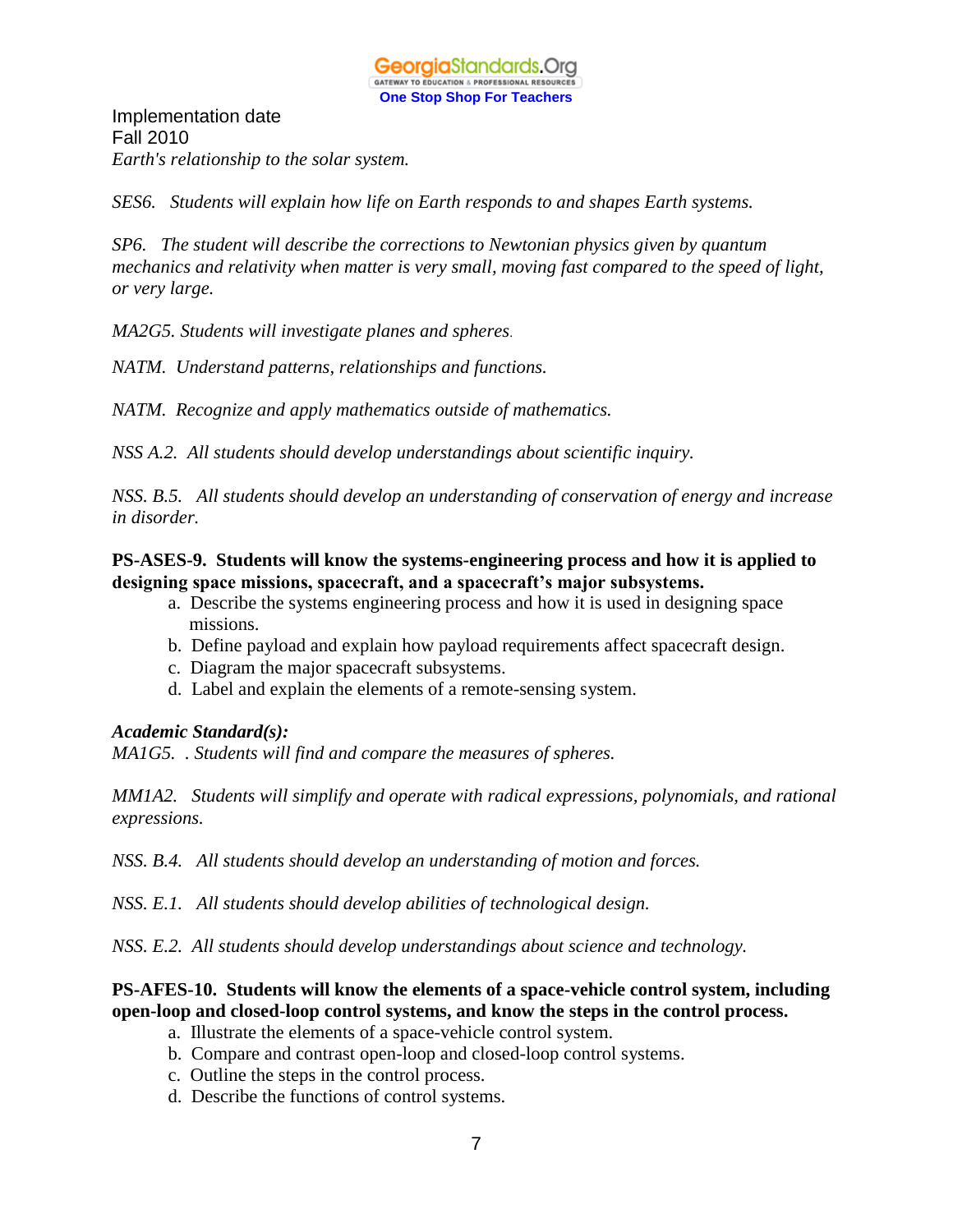

#### *Academic Standard(s):*

*SCSh1. Students will evaluate the importance of curiosity, honesty, openness, and skepticism in science.*

*SCSh8. Students will understand important features of the process of scientific inquiry.*

*NSS. E.1. All students should develop abilities of technological design.*

*NSS. E.2. All students should develop understandings about science and technology.*

**PS-AFES-11. Students will know the main function of the environment control and lifesupport subsystems (ECLSS), the main sources of heat for a spacecraft, and how to apply systems engineering to designing and testing the ECLSS.**

- a. Compare and contrast the two main tasks of a spacecraft's environmental control and life-support subsystem.
- b. Identify the main sources of heat for a spacecraft.
- c. Diagram how to use the three basic means of heat transfer conduction, convection, and radiation - and how to use them on a spacecraft.
- d. Describe different ways to control heat outside and inside a spacecraft.
- e. Explain how, from a standpoint of the life support, humans are viewed as systems with inputs and outputs.

#### *Academic Standard(s):*

*SCSh1. Students will evaluate the importance of curiosity, honesty, openness, and skepticism in science.*

*SCSh8. Students will understand important features of the process of scientific inquiry.*

*SC5. Students will understand that the rate at which a chemical reaction occurs can be affected by changing concentration, temperature, or pressure and the addition of a catalyst.*

*SC6. Students will understand the effects motion of atoms and molecules in chemical and physical processes.*

*SP2. Students will evaluate the significance of energy in understanding the structure of matter and the universe.*

*MA2D4. Students will understand the differences between experimental and observational studies by posing questions and collecting, analyzing, and interpreting data.*

*MA1D5. Students will determine an algebraic model to quantify the association between two quantitative variables.*

*MA1P4. Students will make connections among mathematical ideas and to other disciplines.*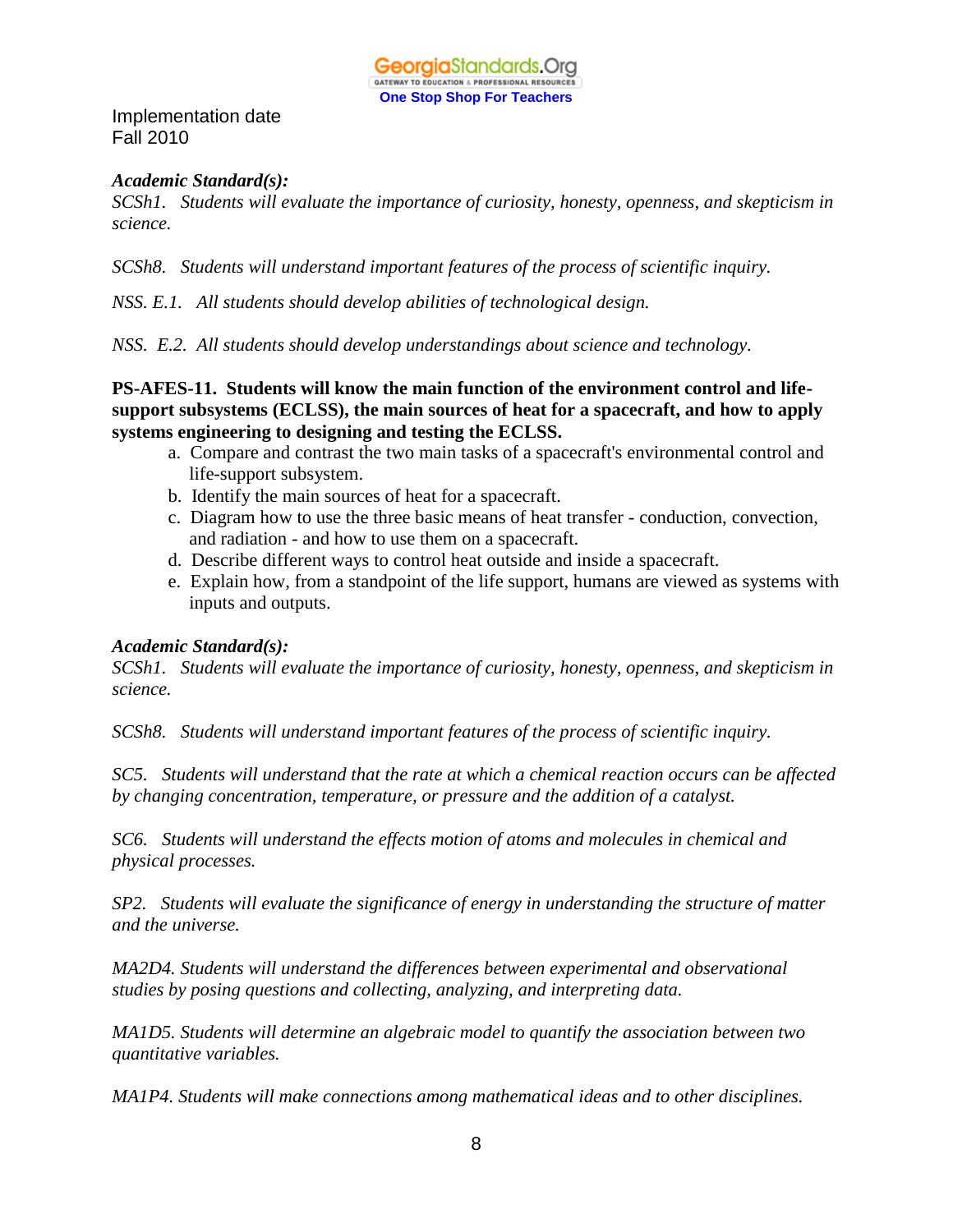

*MA2P4. Students will make connections among mathematical ideas and to other disciplines.*

*NATM. Understand numbers, ways of representing numbers, relationships among numbers, and number systems.*

*NATM. Represent and analyze mathematical situations and structures using algebraic symbols.*

*NATM. Recognize and apply mathematics outside of mathematics.*

*NSS. B.2. All students should develop an understanding of the structure and properties of matter.*

*NSS. B.5. All students should develop an understanding of conservation of energy and increase in disorder.*

*NSS. E.2. All students should develop understandings about science and technology.*

*NSS. G.3. All students should develop an understanding of historical perspectives.*

#### **PS-AFES-12. Students will know the basic operating principles of rockets from a systems perspective.**

- a. Explain how rockets work.
- b. Define important parameters to describe rocket performance -thrust, specific impulse, and velocity change.
- c. Illustrate how rockets convert stored energy into thrust.
- d. Diagram the key elements of propulsion subsystems.
- e. Explain the basic operating principles for the different types of rockets in use.
- f. Compare and contrast the advantages and disadvantages of different types of rockets.
- g. Describe the subsystems that make up a launch vehicle.
- h. Define staging and explain the advantages and disadvantages of using staging for launch vehicles.

#### *Academic Standard(s):*

*SCSh1. Students will evaluate the importance of curiosity, honesty, openness, and skepticism in science.*

*SCSh8. Students will understand important features of the process of scientific inquiry.*

*SC5. Students will understand that the rate at which a chemical reaction occurs can be affected by changing concentration, temperature, or pressure and the addition of a catalyst.*

*SC6. Students will understand the effects motion of atoms and molecules in chemical and physical processes.*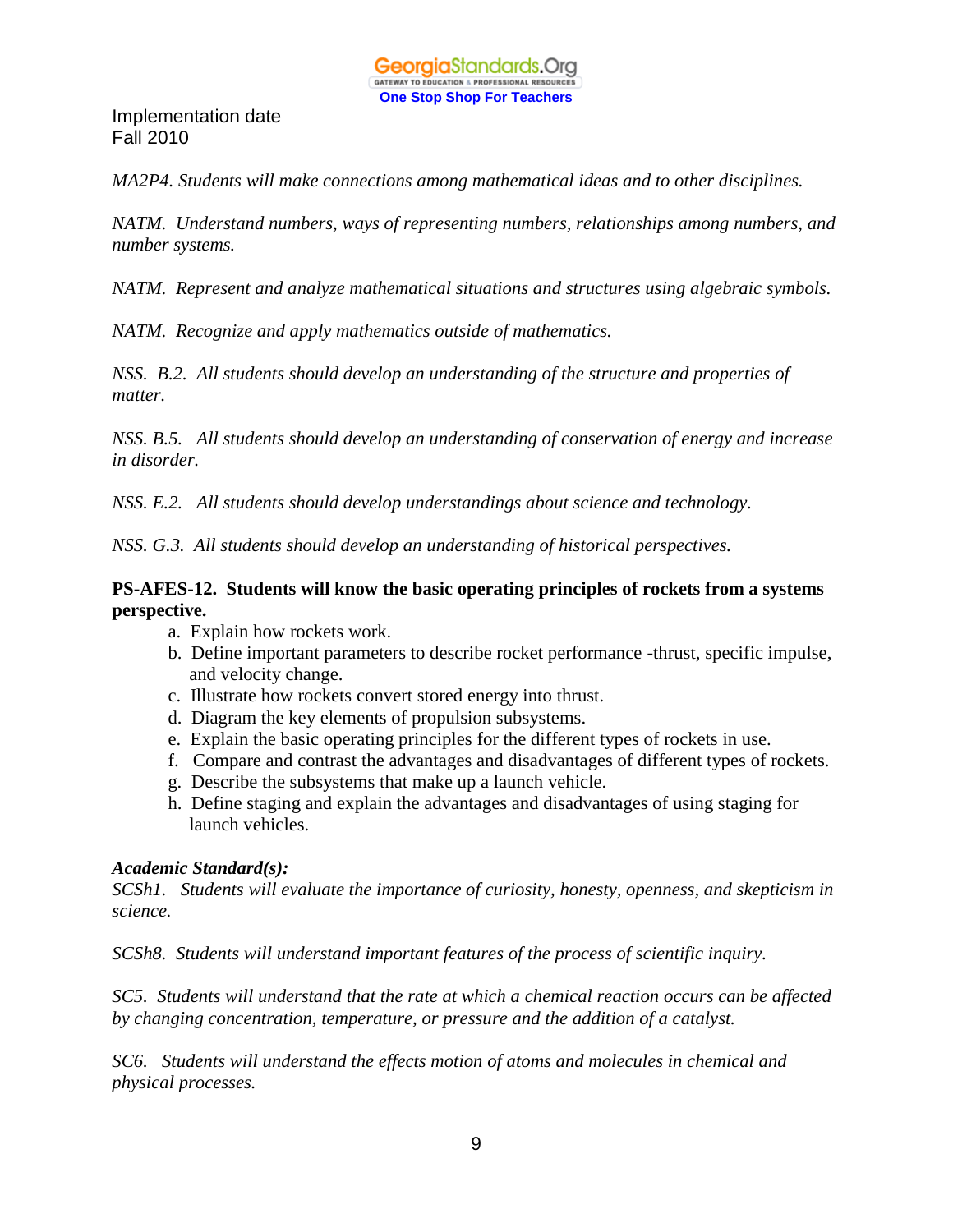

*SP2. Students will evaluate the significance of energy in understanding the structure of matter and the universe.*

*MA2D4. Students will understand the differences between experimental and observational studies by posing questions and collecting, analyzing, and interpreting data.*

*MA1D5. Students will determine an algebraic model to quantify the association between two quantitative variables.*

*MA1P4. Students will make connections among mathematical ideas and to other disciplines.*

*NATM. Understand numbers, ways of representing numbers, relationships among numbers, and number systems.*

*NATM. Understand patterns, relationships, and functions.*

*NATM. Represent and analyze mathematical situations and structures using algebraic symbols.*

*NATM. Recognize and apply mathematics outside of mathematics.*

*NSS. B.1. All students should develop understandings about structure of atoms.*

*NSS. B.3. All students should develop an understanding of chemical reactions.*

*NSS. B. 4. All students should develop an understanding of motion and forces.*

*NSS. B.6. All students should develop an understanding of interactions of energy and matter.*

*NSS. E.2. All students should develop understandings about science and technology.*

*NSS. G.1. All students should develop an understanding of science as a human endeavor.*

*NSS. G.3. All students should develop an understanding of historical perspectives.*

#### **PS-AFES-13. Students will know the elements of the mission operations systems including communications, operations, management, and teamwork.**

- a. Identify mission operations systems.
- b. Diagram the four operations systems that help get a launch vehicle and payload into space.
- c. Illustrate the four elements of communication architecture that are important to communication between satellites and ground stations.
- d. Describe the components of NASA's and DoD's major satellite-control networks.
- e. Compare and contrast the roles of mission management and operations teams during the each mission phase.
- f. List basic principles of team management.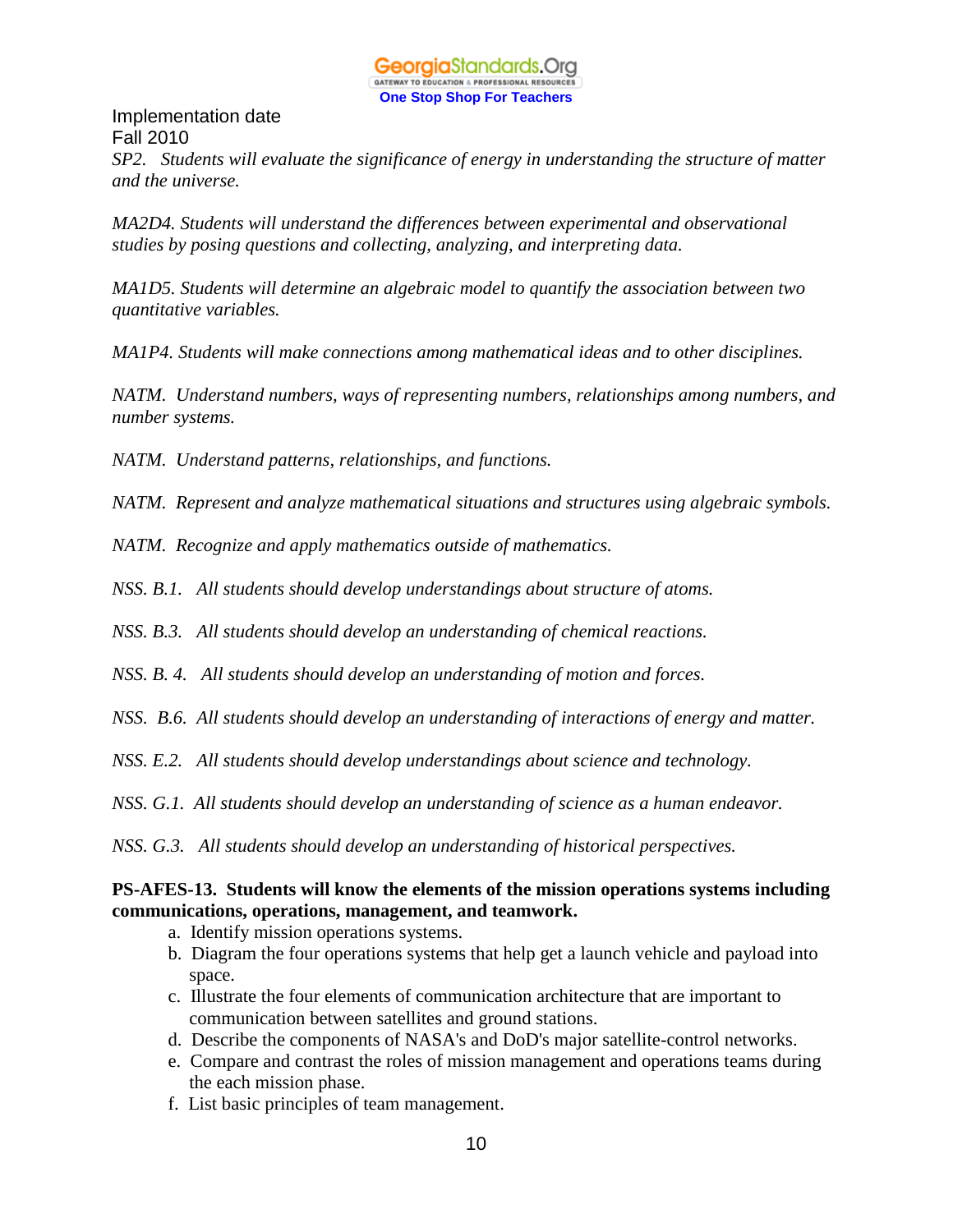- g. Identify and explain some useful management tools.
- h. Explain the advantages of spacecraft autonomy.

#### *Academic Standard(s):*

*SCSh1. Students will evaluate the importance of curiosity, honesty, openness, and skepticism in science.*

*SCSh8. Students will understand important features of the process of scientific inquiry.*

*SP2. Students will evaluate the significance of energy in understanding the structure of matter and the universe.*

*MA2D4. Students will understand the differences between experimental and observational studies by posing questions and collecting, analyzing, and interpreting data.*

*MA1D5. Students will determine an algebraic model to quantify the association between two quantitative variables.*

*MA1P4. Students will make connections among mathematical ideas and to other disciplines.*

*NATM. Understand numbers, ways of representing numbers, relationships among numbers, and number systems.*

*NATM. Understand patterns, relationships, and functions.*

*NSS. A.2. All students should develop understandings about scientific inquiry.*

*NSS. B.4. All students should develop an understanding of motion and forces.*

*NSS. B.6. All students should develop an understanding of interactions of energy and matter.*

*NSS. E.2. All students should develop understandings about science and technology.*

*NSS. G.1. All students should develop an understanding of science as a human endeavor.*

*NSS. G.3. All students should develop an understanding of historical perspectives.*

#### **PS-AFES-14. Students will know emerging trends in the space industry based on markets, politics, and international law.**

- a. Describe emerging trends in the space industry.
- b. Identify markets for commercial space activities, giving specific examples of each.
- c. List political reasons for exploring space.
- d. Explain seven key principles of international space law.
- e. Describe the functions of the International Telecommunications Union.
- f. Explain how national policies affect space missions.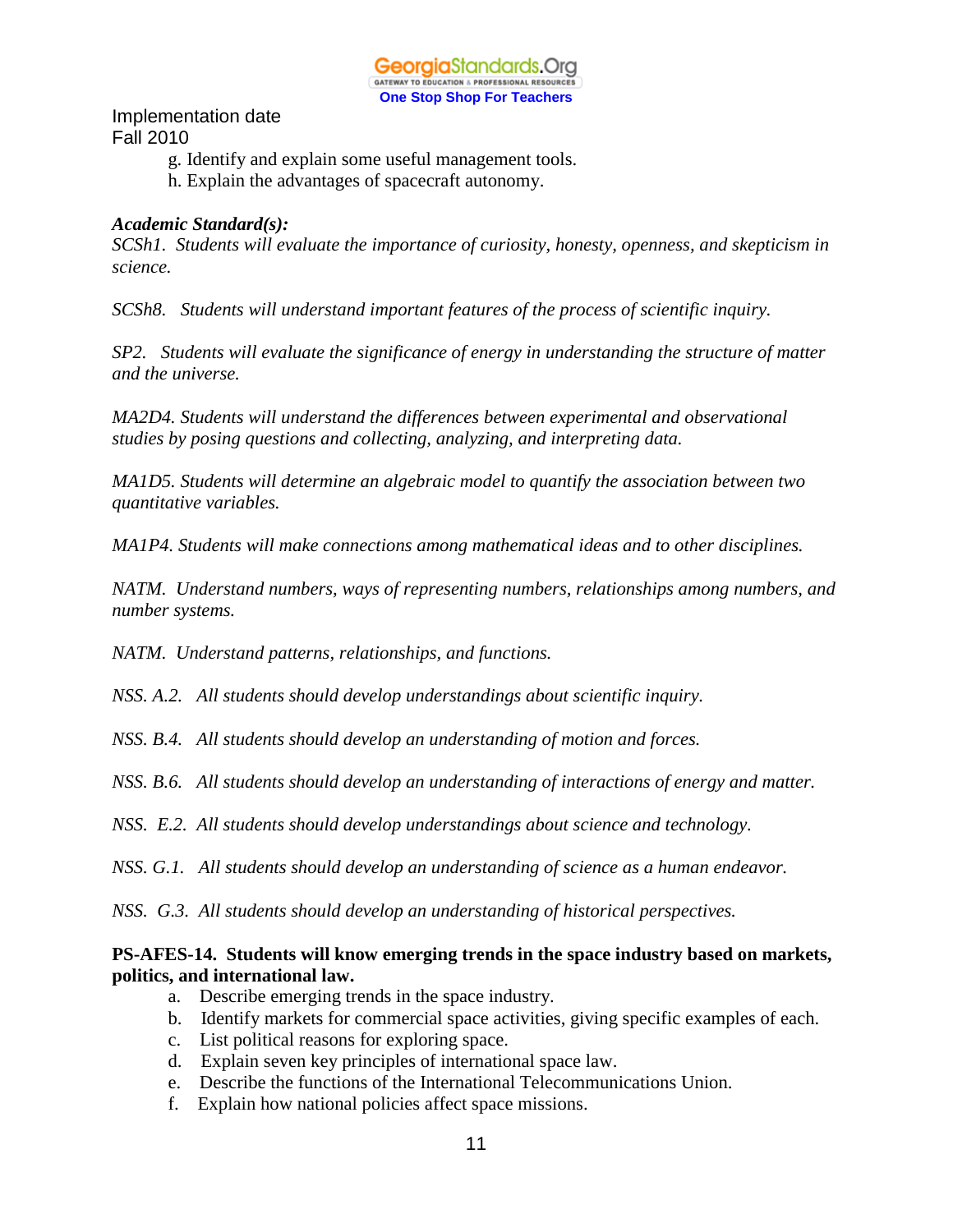- g. Identify factors that contribute to the cost of a space mission.
- h. Explain the importance of estimating costs when planning missions and the concept of internal rate of return.
- i. Describe how the concept of internal rate of return affects investment in commercial space missions.

#### *Academic Standard(s):*

*SCSh1. Students will evaluate the importance of curiosity, honesty, openness, and skepticism in science.*

*SCSh8. Students will understand important features of the process of scientific inquiry.*

*SSUSH20. The student will analyze the domestic and international impact of the Cold War on the United States.*

*SSUSH25. The student will describe changes in national politics since 1968.*

*MA2D4. Students will understand the differences between experimental and observational studies by posing questions and collecting, analyzing, and interpreting data.*

*NATM. Understand numbers, ways of representing numbers, relationships among numbers, and number systems.*

*NATM. Understand measurable attributes of objects and the units, systems, and processes of measurements.*

*NATM. Recognize and apply mathematics outside of mathematics.*

*NSS. A.2. All students should develop understandings about scientific inquiry.*

*NSS. E.2. All students should develop understandings about science and technology.*

*NSS. F.6. All students should develop understandings about science and technology in local, national, and global challenges*

*NSS. G.1. All students should develop an understanding of science as a human endeavor.*

#### **PS-AFES-15. Students will identify US and Soviet manned space flights, the purpose of their missions, and they lessons learned during their space operations.**

- a. Create a timeline of the U.S. manned space flights and the purpose of their missions.
- b. Create a timeline of the Soviet manned space flights and their mission purposes.
- c. Describe the main elements of the Space Shuttle system starting with the early development and ending with the current program.
- d. Explain how Shuttle operations work at NASA's Johnson Space Center.
- e. Identify important concepts in the history of space stations.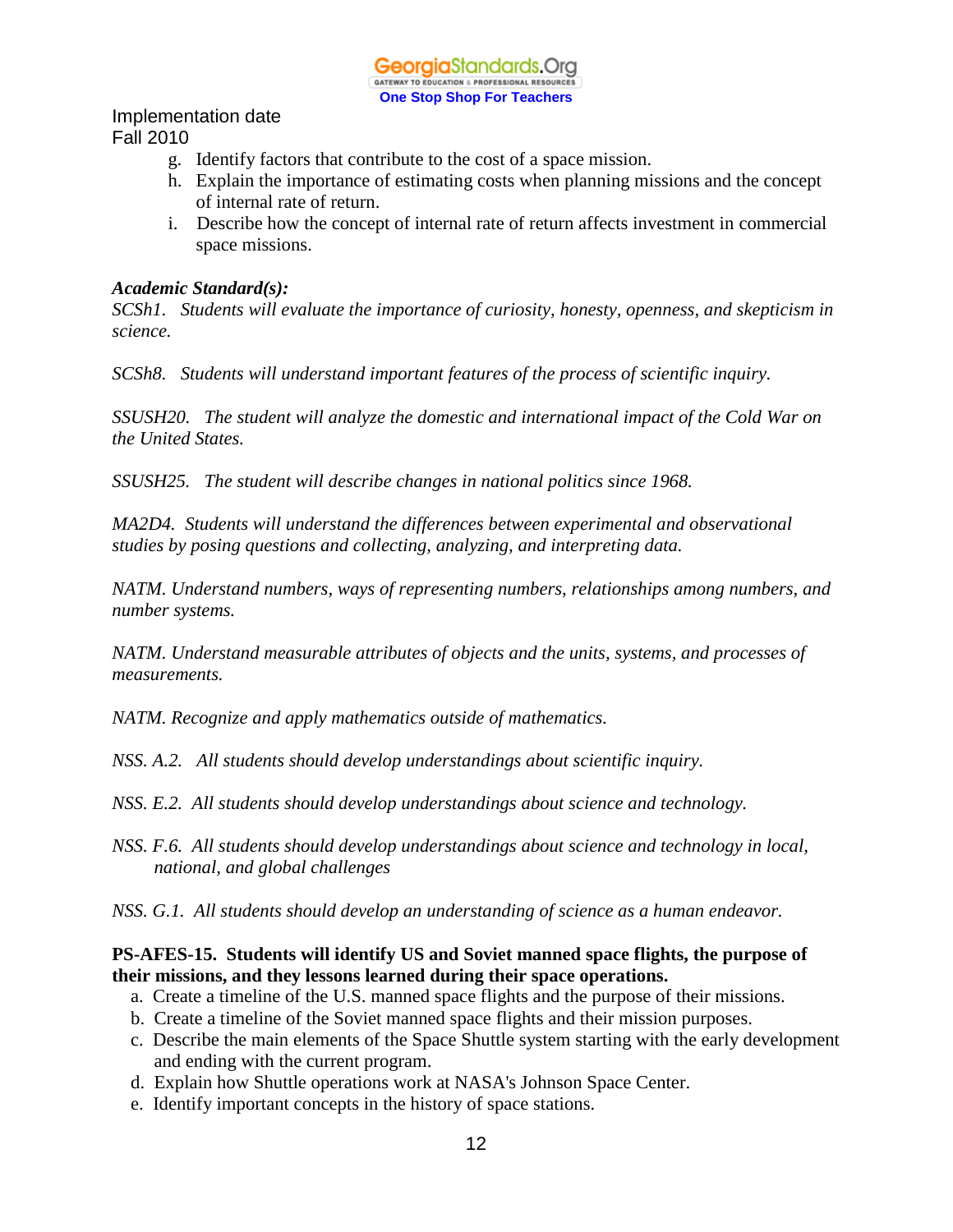

#### Implementation date

Fall 2010

- f. Compare and contrast Europe's Spacelab with the International Space Station. Make mission and physical comparisons.
- g. Describe scientific research that takes place onboard the International Space Station.
- h. Explain living and working conditions in space.
- i. Identify benefits of having future colonies in space.

#### *Academic Standard(s):*

*SCSh1. Students will evaluate the importance of curiosity, honesty, openness, and skepticism in science.*

*SCSh8. Students will understand important features of the process of scientific inquiry.*

*SSUSH20. The student will analyze the domestic and international impact of the Cold War on the United States.*

*SSUSH25. The student will describe changes in national politics since 1968.*

*NSS. E.2. All students should develop understandings about science and technology.*

*NSS. G.1. All students should develop an understanding of science as a human endeavor.*

*NSS. G.3. All students should develop an understanding of science as a human endeavor.*

# **Reading Across the Curriculum**

#### **Reading Standard Comment**

After the elementary years, students engage in reading for learning. This process sweeps across all disciplinary domains, extending even to the area of personal learning. Students encounter a variety of informational as well as fictional texts, and they experience text in all genres and modes of discourse. In the study of various disciplines of learning (language arts, mathematics, science, social studies), students must learn through reading the communities of discourse of each of those disciplines. Each subject has its own specific vocabulary, and for students to excel in all subjects, they must learn the specific vocabulary of those subject areas in context.

Beginning with middle grades years, students begin to self-select reading materials based on personal interest established through classroom learning. Students become curious about science, mathematics, history, and literature as they form contexts for those subjects related to their personal and classroom experiences. As students explore academic areas through reading, they develop favorite subjects and become confident in their verbal discourse about those subjects.

Reading across curriculum content develops both academic and personal interests in students. As students read, they develop both content and contextual vocabulary. They also build good habits for reading, research, and learning. The Reading Across the Curriculum standard focuses on the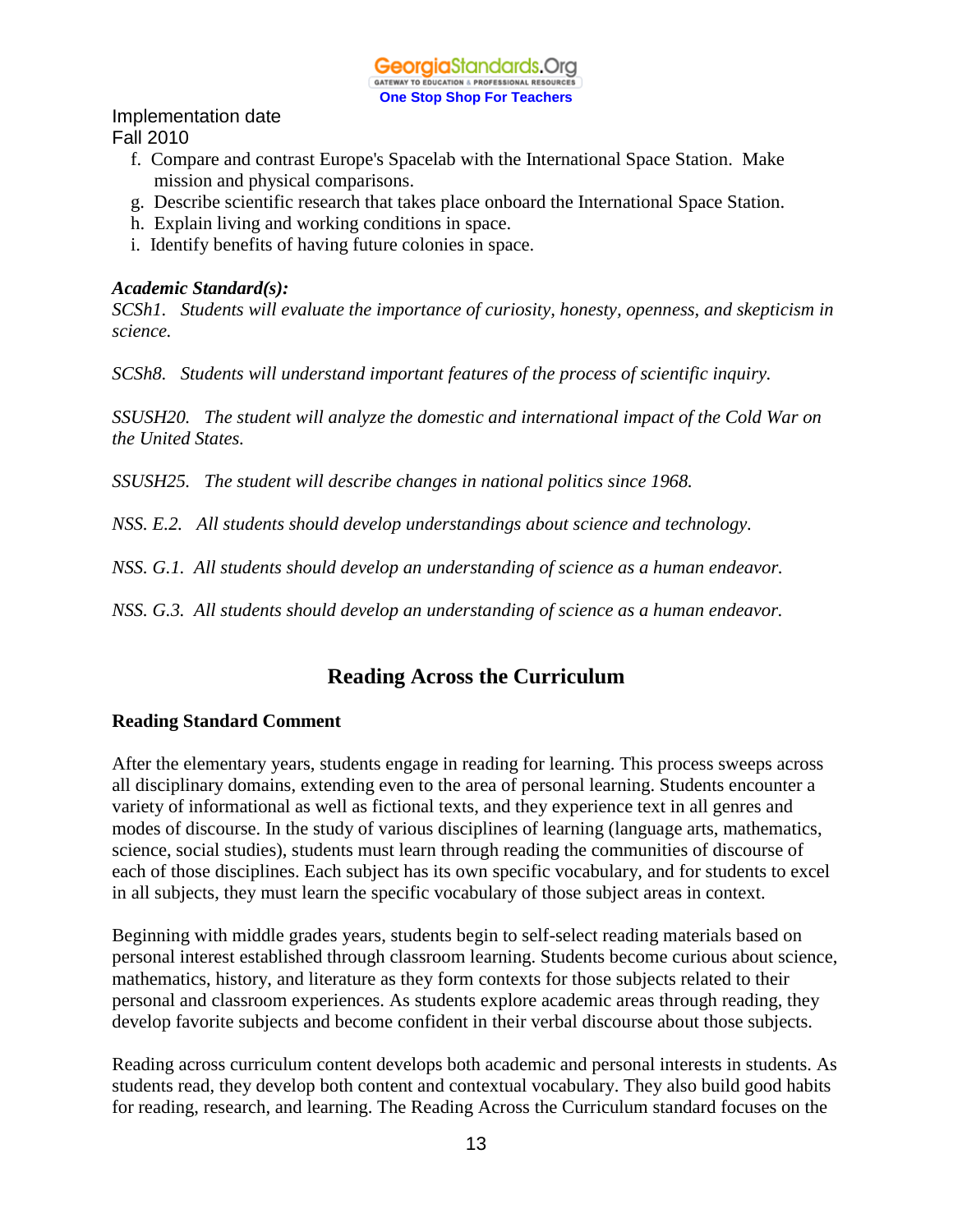

academic and personal skills students acquire as they read in all areas of learning.

Students will enhance reading in all curriculum areas by:

- a. Reading in all curriculum areas
	- Read a minimum of 25 grade-level appropriate books per year from a variety of subject disciplines and participate in discussions related to curricular learning in all areas.
	- Read both informational and fictional texts in a variety of genres and modes of discourse.
	- Read technical texts related to various subject areas.
- b. Discussing books
	- Discuss messages and themes from nooks in all subject area.
	- Respond to a variety of texts in multiple modes of discourse.
	- Relate messages and themes from one subject area to messages and themes in another area.
	- Evaluate the merit of texts in every subject discipline.
	- Examine author's purpose in writing.
	- Recognize the features of disciplinary texts.
- c. Building vocabulary knowledge
	- Demonstrate an understanding of contextual vocabulary in various subjects.
	- Use content vocabulary in writing and speaking.
	- Explore understanding of new words found in subject area texts.
- d. Establishing content
	- Explore life experiences related to subject area content.
	- Discuss in both writing and speaking how certain words are subject area related.
	- Determine strategies for finding content and contextual meaning for unknown words.

# **CTAE Foundation Skills**

The Foundation Skills for Career, Technical and Agricultural Education (CTAE) are critical competencies that student pursuing any career pathway should exhibit to be successful. As core standards for all career pathways in all program concentrations, these skills link career, technical and agricultural education to the state's academic performance standards.

The CTAE Foundation Skills are aligned to the foundation of the U. S. Department of Education's 16 Career Clusters. Endorsed by the National Career Technical Career Technical Education Consortium (NASDCTEc), the foundation skills were developed from an analysis of all pathways in the sixteen occupational areas. These standards were identified and validated by a national advisory group of employers, secondary and post secondary educators, labor associations, and other stakeholders. The Knowledge and Skills provide learners a broad foundation for managing lifelong learning and career transitions in a rapidly changing economy.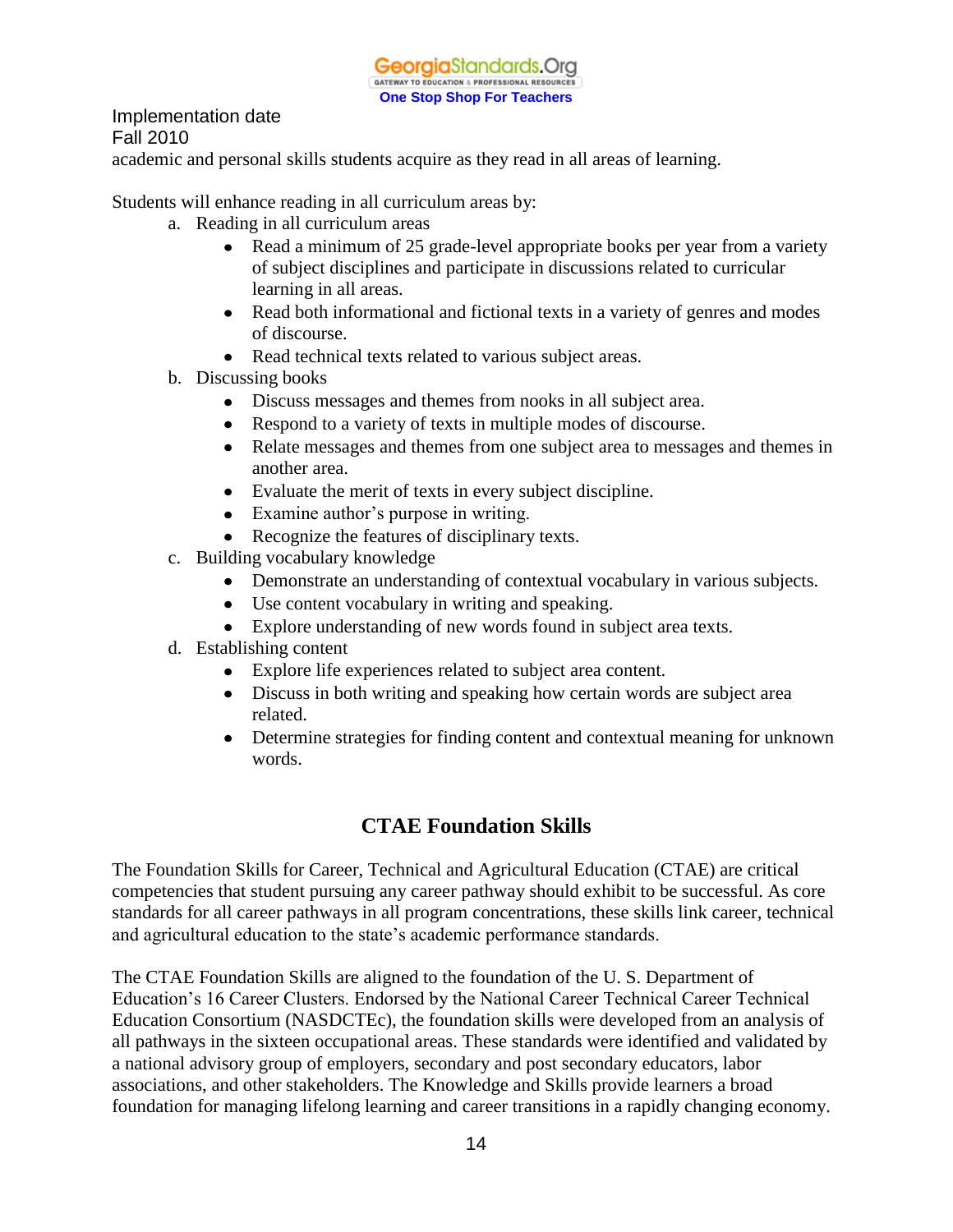

**CTAE-FS-1 Technical Skills:** Learners achieve technical content skills necessary to pursue the full range of career for all pathways in the program concentration

**CTAE-FS-2 Academic Foundations:** Learners achieve state academic standards at or above grade level.

**CTAE-FS-3 Communications:** Learners use various communication skills in expressing and interpreting information.

**CTAE-FS-4 Problem Solving and Critical Thinking:** Learners define and solve problems, and use problem-solving and improvement methods and tools.

**CTAE-FS-5 Information Technology Applications:** Learners use multiple information technology devices to access, organize, process, transmit, and communicate information.

**CTAE-FS-6 Systems:** Learners understand a variety of organizational structures and functions.

**CTAE-FS-7 Safety, Health and Environment:** Learners employ safety, health and environmental management systems in corporations and comprehend their importance to organizational performance and regulatory compliance.

**CTAE-FS-8 Leadership and Teamwork:** Learners apply leadership and teamwork skills in collaborating with others to accomplish organizational goals and objectives.

**CTAE-FS-9 Ethics and Legal Responsibilities:** Learners commit to work ethics, behavior, and legal responsibilities in the workplace.

**CTAE-FS-10 Career Development:** Learners plan and manage academic-career plans and employment relations.

**CTAE-FS-11 Entrepreneurship:** Learners demonstrate understanding of concepts, processes, and behaviors associated with successful entrepreneurial performance.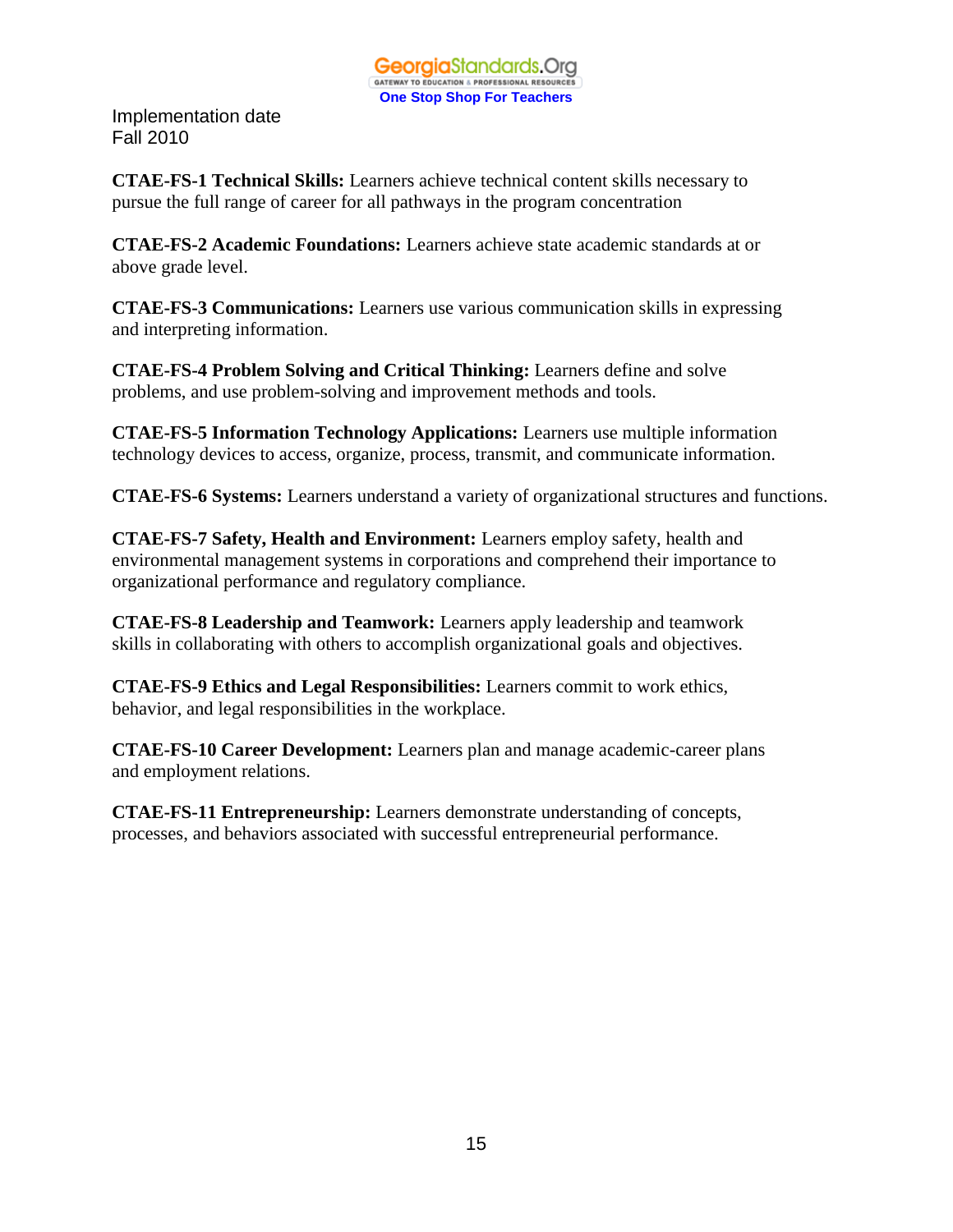#### Implementation date Fall 2010 **PROGRAM CONCENTRATION:** Government & Public Safety **CAREER PATHWAY: JROTC – Air Force COURSE TITLE:** Leadership Education III

#### **Air Force Junior ROTC Curriculum**

The Georgia Performance Standards for the Air Force Junior ROTC curriculum are designed to provide students with the knowledge and skills necessary to "develop citizens of character dedicated to serving their community and nation." **McREL** Standards and Benchmarks were used for all AFJROTC courses except Astronomy, Survival, and Global and Cultural Studies. Supported by contracts with the U.S. Education Department, Office of Educational Research and Improvement, **McREL** is one of ten Regional Educational Laboratories at the forefront of research, practice, and evaluation related to standards-based education and it has been awarded standards-based classroom instruction as its national leadership area within the regional educational laboratory network. Global and Cultural Studies used the **National Council on Social Studies** (NCSS) correlation, a nationally recognized source for social studies standards. Astronomy and Survival were correlated to the Georgia Performance Standards. All AFJROTC courses were compared to the **Georgia Performance Standards** for Social Studies, Math, Language Arts, and Science, and specific correlations were listed following each AFJROTC standard where applicable. Technology is infused into all AFJROTC curriculum.

All McREL Standards and Benchmarks are available for AFJROTC instructors and authorized users at https://owa.afjrotc.net/cybercampus\_prod/default.aspx in the Library under Curriculum, McRel Standards and Benchmarks. Additional national education standards are referenced in this copyrighted cybercampus information. Georgia AFJROTC instructors should reference both the Georgia and McREL standards to meet both AFJROTC and Georgia student education requirements.

*Leadership III*, *Life Skills and Career Opportunities* content and process skills on the AFJROTC Cybercampus have been correlated to McRel standards for Thinking and Reasoning, Working With Others, Language Arts, Life Work, Arts and Communication, Civics, Self-Regulation, Behavioral Studies, Health, Mathematics, and Economics.

#### **Course Description:**

Leadership Education II: Life Skills and Career Opportunities focuses on the AFJROTC mission to "develop citizens of character dedicated to serving their nation and community" by providing life skills training students will need. The curriculum covers educational and career opportunities, concepts for building wealth, college applications and course study, as well as the job-search process. The skills and knowledge students learn should make them happier, more productive citizens.

#### **PS-AFLEIII-1**. **Students will examine the multiple career paths that are available and identify key aspects they should consider when choosing a career path.**

- a. Research several career paths and identify steps required to attain those careers.
- b. Identify resources available for career planning.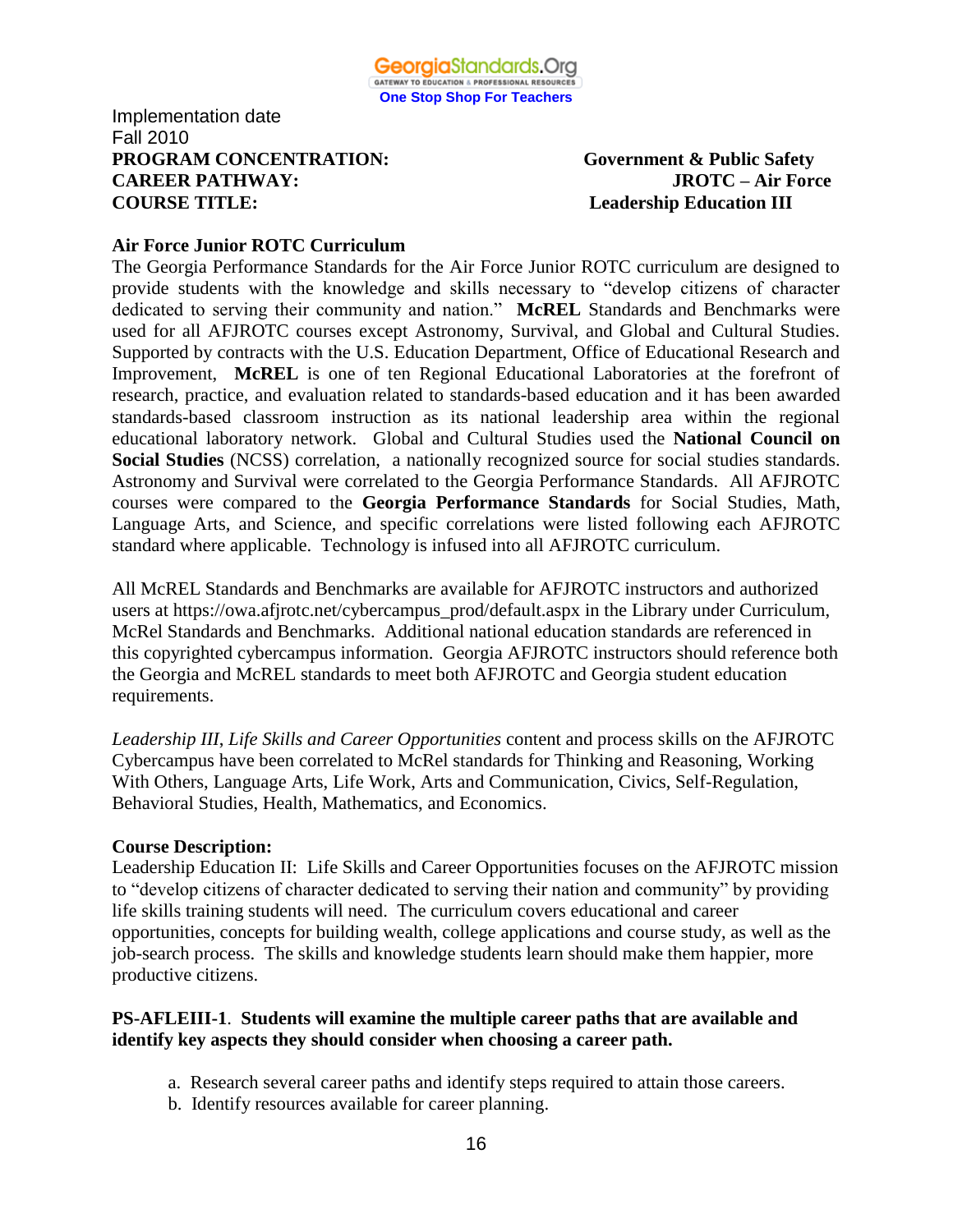- c. List key factors to consider when choosing a career path.
- d. Research career options in the military and the steps required to enter both the enlisted and the officer corps.
- e. Identify the types of career opportunities available in the aerospace industry and the major agencies in the aerospace industry.
- f. Describe the work of one career in the civilian workforce, military workforce, and aerospace workforce.
- g. List four major subjects to study in preparing for a career in the civilian workforce, military workforce, and aerospace workforce.

### *Academic Standard(s):*

*ELA9W2. The student produces technical writing that reports technical information and/or conveys ideas clearly, logically, and purposefully to a particular audience.*

*ELA9W3, ELA10W3, ELA11W3, ELA12W3. The student uses research and technology to support writing.*

### **PS-AFLEIII-2**. **Students will examine the multiple educational and career paths that are available to them along with the aptitude requirements in those career paths.**

- a. Identify the 16 personality types and methods used to identify those personality types.
- b. Match the types of civilian, military, and aerospace jobs with work style preferences.
- c. List the advantages and disadvantages of a technically oriented career path.
- d. Compare and contrast technical training programs, apprenticeship programs, and intern programs.
- e. Outline the advantages of pursuing a higher education and the job classifications associated with educational tracks.
- f. Identify the earning potential for different types of education-based careers.

### *Academic Standard(s):*

*SSEMI4 The student will explain the organization and role of business, and analyze the four types of market structures in the U.S. economy.*

*ELA9RL, ELA10RL1 The student demonstrates comprehension by identifying evidence (e.g., diction, imagery, point of view, figurative language, symbolism, plot events and main ideas) in a variety of texts representative of different genres (e.g., poetry, prose [short story, novel, essay, editorial, biography], and drama) and using this evidence as the basis for interpretation.*

*ELA9LSV2, ELA10LSV2 The student formulates reasoned judgments about written and oral communication in various media genres. The student delivers focused, coherent, and polished presentations that convey a clear and distinct perspective, demonstrate solid reasoning, and combine traditional rhetorical strategies of narration, exposition, persuasion, and description.*

*ELA9W2, ELA10W2 The student demonstrates competence in a variety of genres.*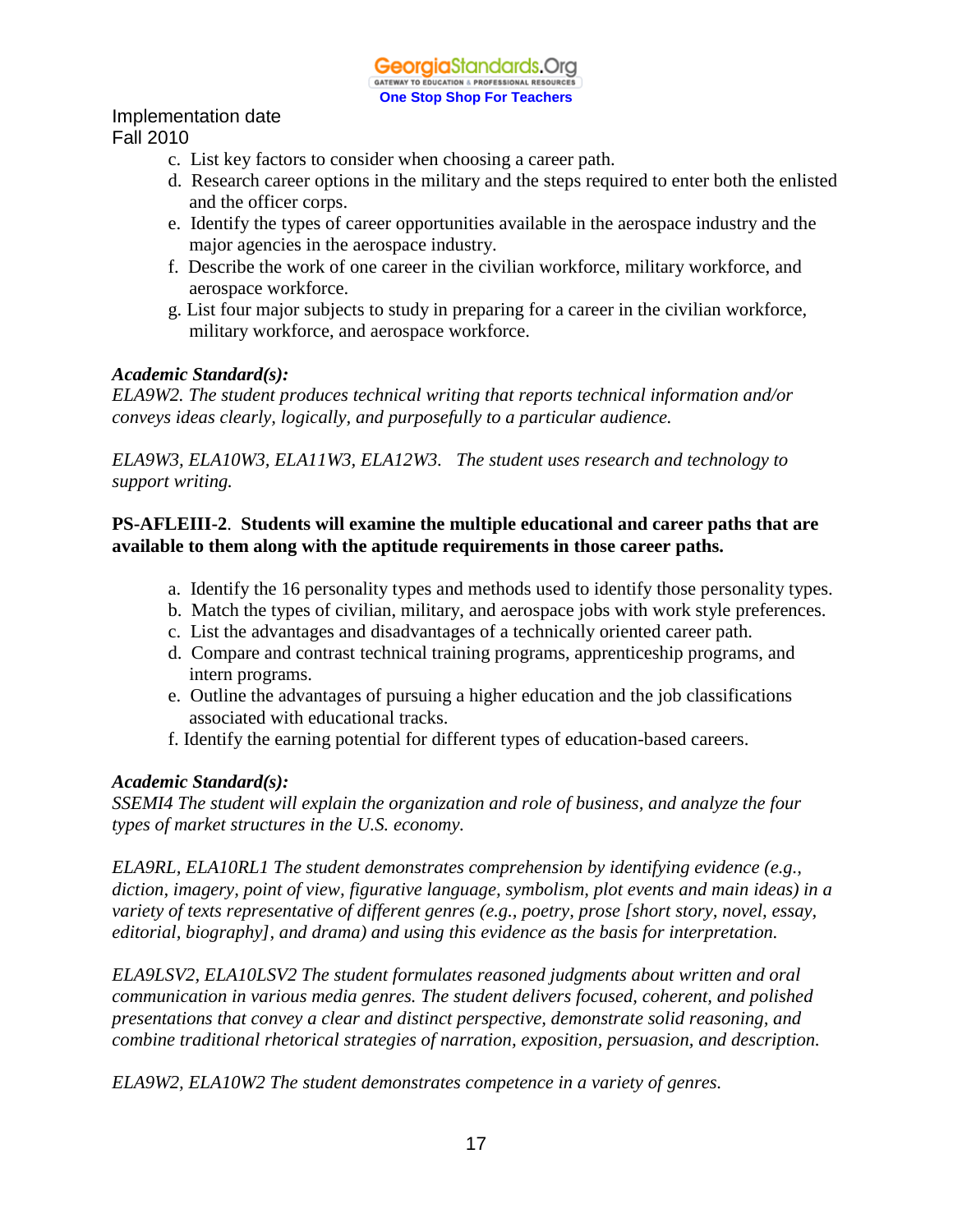### **PS-AFLEIII-3. Students will learn to create financial plans for their future that include budgeting, savings and bank accounts, and purchasing power.**

- a. Identify the components of a personal financial plan and the steps followed to develop a financial plan.
- b. Name sources of income and spending requirements.
- c. Explain the various bank services and procedures required for each service.
- d. Demonstrate balancing a checking account.
- e. Identify advantages and disadvantages of credit and debit cards.
- f. Compare and contrast checking and savings accounts.
- g. Identify buying and selling issues that occur daily.
- h. List the issues that must be considered when buying or leasing apartments/homes.
- i. Outline the issues to consider in buying or leasing cars
- j. Explain the factors and issues to consider in determining a monthly budge.

## *Academic Standard(s):*

*SSEPF5 The student will describe how insurance and other risk-management strategies protect against financial loss.*

*SSEF4 The student will compare and contrast different economic systems, and explain how they answer the three basic economic questions of what to produce, how to produce and for whom to produce.*

*SSEPF1 The student will apply rational decision to the making of personal spending and savings choices.*

*SSEPF2 The student will explain that banks and other financial institutions are businesses which channel funds from savers to investors.*

# **PS-AFLEI-4**. **Students will learn how to manage their finances and various problem areas.**

- a. List the positive and negative aspects of using credit.
- b. Describe differing credit and credit card options along with the positive and negative aspects of both.
- c. State the costs associated with attending a community, two-year, or four-year college
- d. List possible sources of funds for financing a college education
- e. Describe the major types of insurance available to protect personal resources
- f. Explain the activities that constitute identity theft and describe actions that could prevent identity theft.

# *Academic Standard(s):*

*SSEPF1 The student will apply rational decision to the making of personal spending and savings choices.*

*SSEPF5 The student will describe how insurance and other risk-management strategies protect*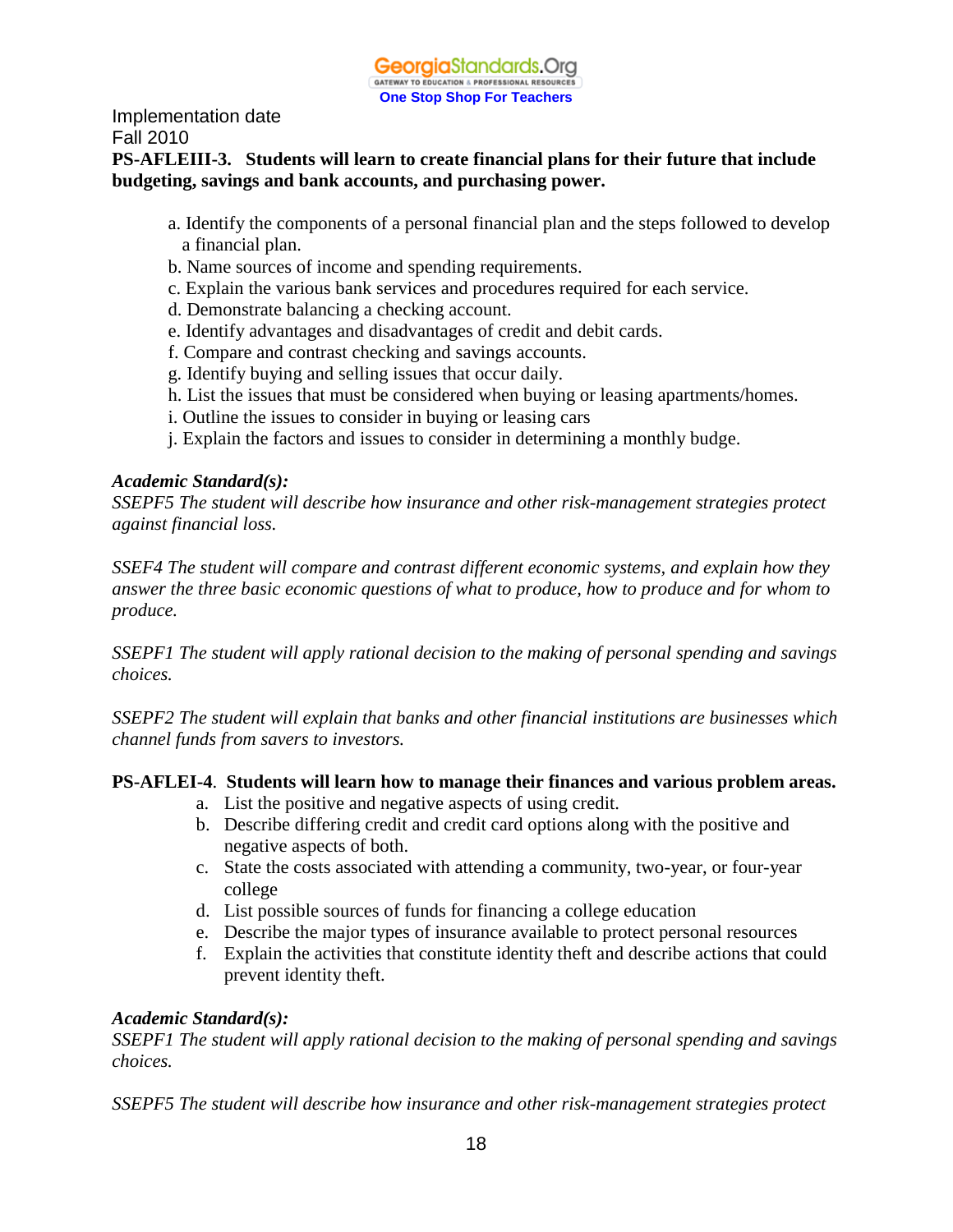Implementation date Fall 2010 *against financial loss.*

*SSEF4 The student will compare and contrast different economic systems, and explain how they answer the three basic economic questions of what to produce, how to produce and for whom to produce.*

*SSEPF2 The student will explain that banks and other financial institutions are businesses which channel funds from savers to investors.*

*SSEMA3 The student will explain how the government uses fiscal policy to promote price stability, full employment and economic growth.*

#### **PS-AFLEIII-5**. **Students will identify steps necessary for being accepted to and entering college.**

- a. Describe the various methods of college entrance testing and possible test questions that will go with each test.
- b. Explain the college applications process including entrance essays, interviews, and campus visits.

### *Academic Standard(s):*

*ELA9LSV2 d , ELA10LSV2 d , ELA11LSV2 d , ELA12LSV2 d. Applies appropriate interviewing techniques (e.g., demonstrates knowledge of the subject and organization, compiles and reports responses, evaluates the effectiveness of the interview).*

*ELA9W3, ELA19W3, ELA11W3, ELA12W3. The student uses research and technology to support writing.*

*ELAALRL4 The student employs a variety of writing genres to demonstrate a comprehensive grasp of significant ideas in selected literary works. The student composes essays, narratives, poems, or technical documents.*

*ELA10W3, ELA11W3, ELA12W3. The student uses research and technology to support writing.*

*ELA10W2, ELA11W2, ELA12W2. The student demonstrates competence in a variety of genres.*

#### **PS-AFLEIII-6**. **Students will identify aspects of campus life that are different from high school. They will learn how to manage their time and make healthy life choices in their academic and personal lives.**

- a. Identify aspects of campus life that are different from high school, including campus organizations, extracurricular activities, living arrangements, and campus resources.
- b. Compare and contrast college and high school academic policies.
- c. Explain the points that need to be considered to make healthy lifestyle choices in order to maintain your physical and mental health.
- d. List signs of burnout, depression, stress, and anxiety.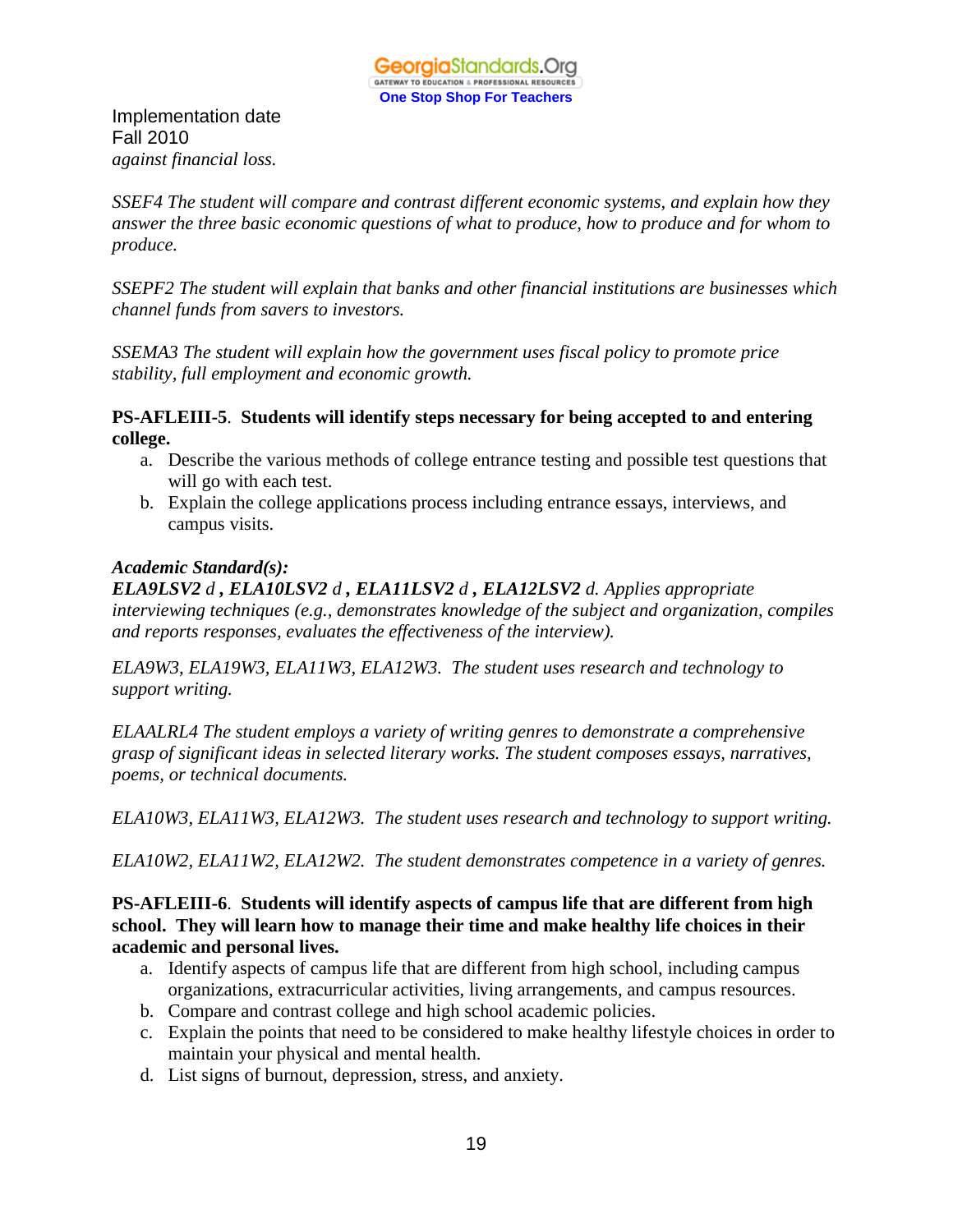# Implementation date

Fall 2010

- e. Examine the different areas of college study and the different careers associated with specific majors.
- f. List personal interests and desires and explain how they affect the decision-making process when selecting a major.
- g. Outline the importance of time management in both your academic and personal life.

#### *Academic Standard(s):*

*SSEPF1 The student will apply rational decision to the making of personal spending and savings choices.*

*SSEF2 The student will give examples of how rational decision making entails comparing the marginal benefits and the marginal costs of an action.*

*ELA10LSV1, ELA11LSV1, ELA12LSV1. The student participates in student-to-teacher, studentto-student, and group verbal interactions.*

*SEV4 Students will understand and describe availability, allocation and conservation of energy and other resources.*

#### **PS-AFLEIII-7. Students will identify steps in the job search and interview process.**

- a. List personal job skills and methods to help sell your skills to a potential employer.
- b. Explain how to organize and prepare for a job search.
- c. Prepare a personal résumé.
- d. Outline the interview process.
- e. Explain qualities employers use in evaluation including character, commitment, and competence.
- f. Complete a practice interview.

### *Academic Standard(s):*

*ELA9LSV2 d , ELA10LSV2 d , ELA11LSV2 d , ELA12LSV2 d. Applies appropriate* 

*interviewing techniques (e.g., demonstrates knowledge of the subject and organization, compiles and reports responses, evaluates the effectiveness of the interview).*

### **PS-AFLEIII-8**. **Students will develop career skills including planning professional development, learning teamwork, and dealing with feedback.**

- a. Explain how to plan for professional development.
- b. Compare and contract personal and organizational values.
- c. Describe the dimensions of communication.
- d. Give examples of the dimensions of collaboration.
- e. Demonstrate how to seek and receive feedback.
- f. Outline effective and appropriate ways to seek promotions.

### *Academic Standard(s):*

*ELA9LSV2, ELA10LSV2, ELA11LSV2, ELA12LSV2. The student formulates reasoned judgments about written and oral communication in various media genres. The student delivers focused,*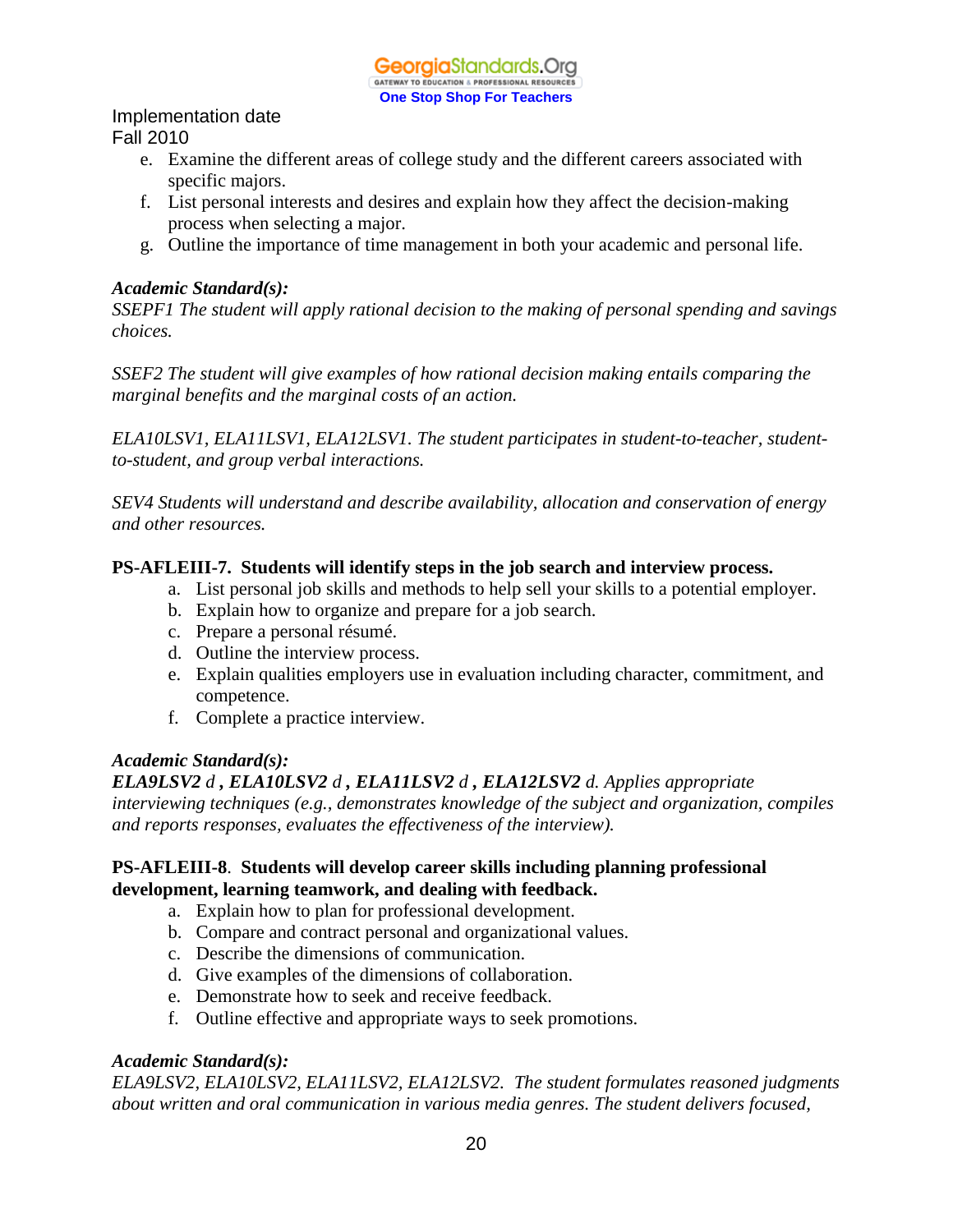

# Implementation date Fall 2010 *coherent, and polished presentations that convey a clear and distinct perspective, demonstrate solid reasoning, and combine traditional rhetorical strategies of narration, exposition, persuasion, and description.*

*MA1P3, MA2P3, MA3P3, MM1P3, MM2P3, MM3P3, MM4P3. Students will communicate mathematically.*

# **Reading Across the Curriculum**

### **Reading Standard Comment**

After the elementary years, students engage in reading for learning. This process sweeps across all disciplinary domains, extending even to the area of personal learning. Students encounter a variety of informational as well as fictional texts, and they experience text in all genres and modes of discourse. In the study of various disciplines of learning (language arts, mathematics, science, social studies), students must learn through reading the communities of discourse of each of those disciplines. Each subject has its own specific vocabulary, and for students to excel in all subjects, they must learn the specific vocabulary of those subject areas in context.

Beginning with middle grades years, students begin to self-select reading materials based on personal interest established through classroom learning. Students become curious about science, mathematics, history, and literature as they form contexts for those subjects related to their personal and classroom experiences. As students explore academic areas through reading, they develop favorite subjects and become confident in their verbal discourse about those subjects.

Reading across curriculum content develops both academic and personal interests in students. As students read, they develop both content and contextual vocabulary. They also build good habits for reading, research, and learning. The Reading Across the Curriculum standard focuses on the academic and personal skills students acquire as they read in all areas of learning.

Students will enhance reading in all curriculum areas by:

- a. Reading in all curriculum areas
	- Read a minimum of 25 grade-level appropriate books per year from a variety  $\bullet$ of subject disciplines and participate in discussions related to curricular learning in all areas.
	- Read both informational and fictional texts in a variety of genres and modes of discourse.
	- Read technical texts related to various subject areas.
- b. Discussing books
	- Discuss messages and themes from nooks in all subject area.
	- Respond to a variety of texts in multiple modes of discourse.
	- Relate messages and themes from one subject area to messages and themes in another area.
	- Evaluate the merit of texts in every subject discipline.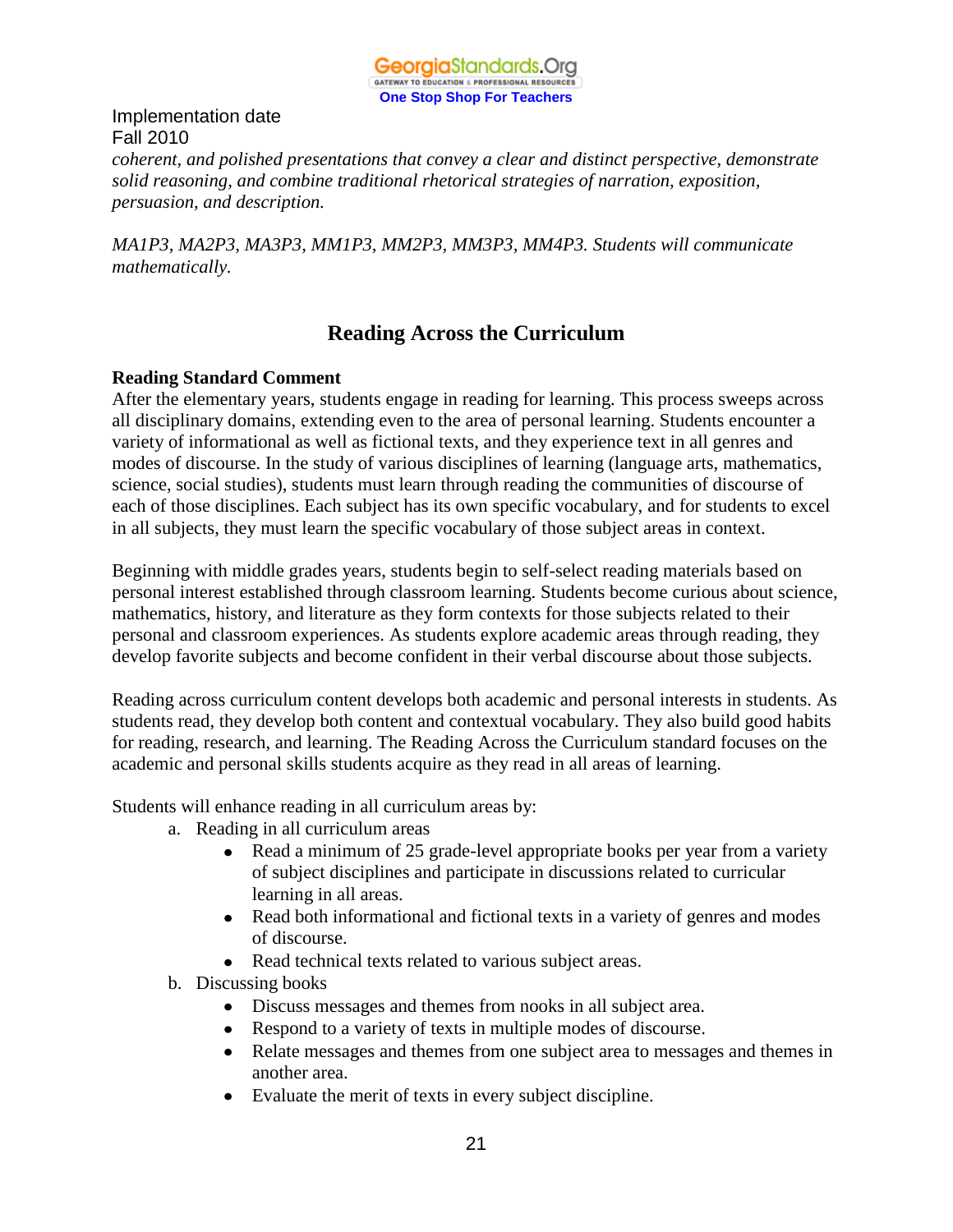GeorgiaStandards.Org GATEWAY TO EDUCATION & PROFESSIONAL RESOURCE **One Stop Shop For Teachers**

Implementation date Fall 2010

- Examine author's purpose in writing.
- Recognize the features of disciplinary texts.
- c. Building vocabulary knowledge
	- Demonstrate an understanding of contextual vocabulary in various subjects.
	- Use content vocabulary in writing and speaking.
	- Explore understanding of new words found in subject area texts.
- d. Establishing content
	- Explore life experiences related to subject area content.
	- Discuss in both writing and speaking how certain words are subject area related.
	- Determine strategies for finding content and contextual meaning for unknown words.

# **CTAE Foundation Skills**

The Foundation Skills for Career, Technical and Agricultural Education (CTAE) are critical competencies that student pursuing any career pathway should exhibit to be successful. As core standards for all career pathways in all program concentrations, these skills link career, technical and agricultural education to the state's academic performance standards.

The CTAE Foundation Skills are aligned to the foundation of the U. S. Department of Education's 16 Career Clusters. Endorsed by the National Career Technical Career Technical Education Consortium (NASDCTEc), the foundation skills were developed from an analysis of all pathways in the sixteen occupational areas. These standards were identified and validated by a national advisory group of employers, secondary and post secondary educators, labor associations, and other stakeholders. The Knowledge and Skills provide learners a broad foundation for managing lifelong learning and career transitions in a rapidly changing economy.

**CTAE-FS-1 Technical Skills:** Learners achieve technical content skills necessary to pursue the full range of career for all pathways in the program concentration

**CTAE-FS-2 Academic Foundations:** Learners achieve state academic standards at or above grade level.

**CTAE-FS-3 Communications:** Learners use various communication skills in expressing and interpreting information.

**CTAE-FS-4 Problem Solving and Critical Thinking:** Learners define and solve problems, and use problem-solving and improvement methods and tools.

**CTAE-FS-5 Information Technology Applications:** Learners use multiple information technology devices to access, organize, process, transmit, and communicate information.